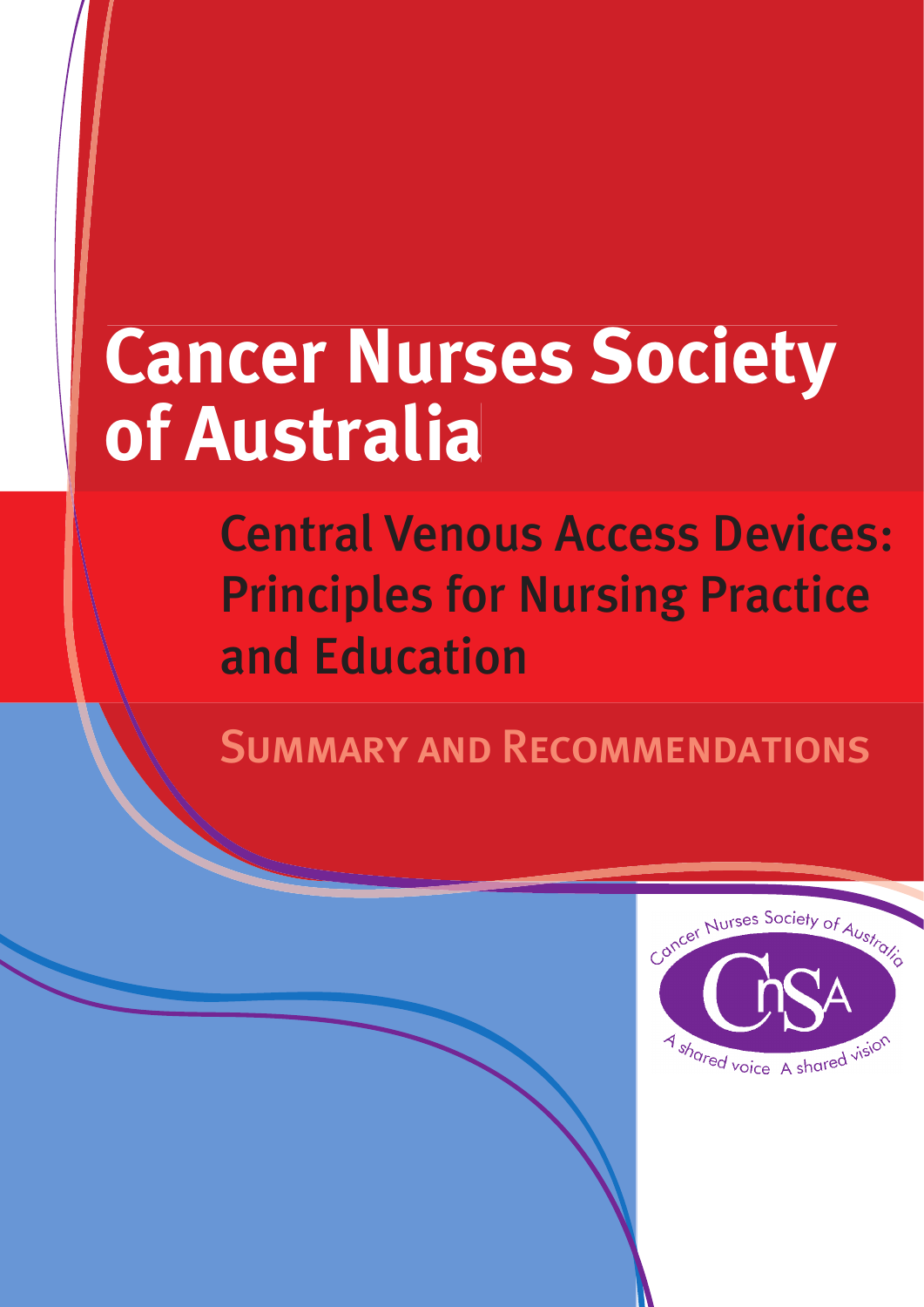#### Copyright © 2007 Cancer Nurses Society of Australia.

For information, contact the Cancer Nurses Society of Australia by email: info@cnsa.org.au

#### Disclaimer statement

This document has been developed by the Cancer Nurses Society of Australia Central Venous Access Device Working Party, an expert working party comprising members of the Cancer Nurses Society of Australia (CNSA).

The information in this document is presented by the CNSA for the purposes of disseminating information for the benefit of nurses working in cancer care.

While the CNSA has exercised due care in ensuring the accuracy of the material contained within this document, knowledge is constantly changing and the CNSA does not accept any liability for any injury, loss or damage incurred by use of, or reliance on the information provided within this document. It is the responsibility of the health care practitioner, relying on current evidence and clinical knowledge of the patient to determine the best treatment for an individual patient.

Description of products does not indicate or imply endorsement by CNSA.

CNSA has no financial interest with the manufacturers of any products mentioned in this document.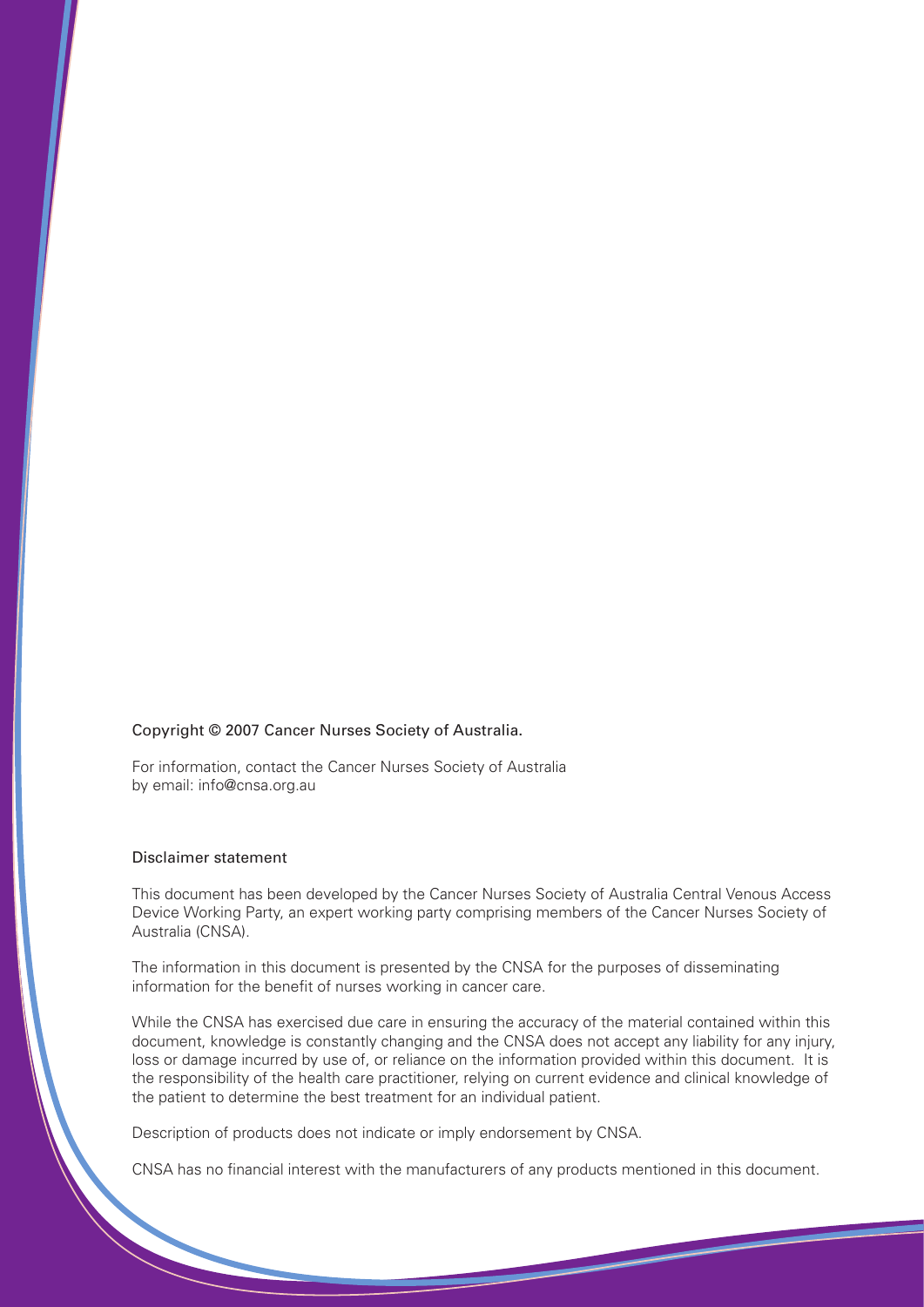# **Writing Group:**

Susan Adams RN, BEd(Adult & Workplace)

Linda Barrett RN, BHSc(N), MN(Onc)

Susanne Brooks RN, Onc Cert

Annette Dahler RN, B App Sc(N), Grad Cert Nsg(Onc), Grad Dip(Community Counselling), Grad Dip(Advanced Nursing Practice)

William Jansens RN, Onc Cert

Helen Shaw RN, Dip HSc(N), Onc Cert, BHSc(N), MN(Medical Nursing)

#### IN CONSULTATION WITH:

Sue Berry RN, Grad Dip(Onc/Pall Care)

Maria Boland RN, Grad Cert(Onc), Grad Cert(Haematology), Grad Cert BCNS, Grad Dip Br Ca

Kate Cameron RN, Grad Dip Nsg(Onc), MNSc

Keith Cox OAM, RN, Onc Cert, NP

Jenny O'Baugh RN, OCN, Grad Dip Clin Nsg(Onc/Immun), MN

Alayne Reid RN, OCN, BN, GDNE, MN(Onc), MHSc

Christina Searle RN, BN, Grad Dip(Onc/PallCare), MNSc

# **Critical Reviewers:**

Rosita van Kuilenberg RN, MHN, Cert Onc/BMT, Grad Dip Hlth Ed, MRCNA

Professor Margaret O'Connor OAM, RN, DN, MN, BTheol, FRCNA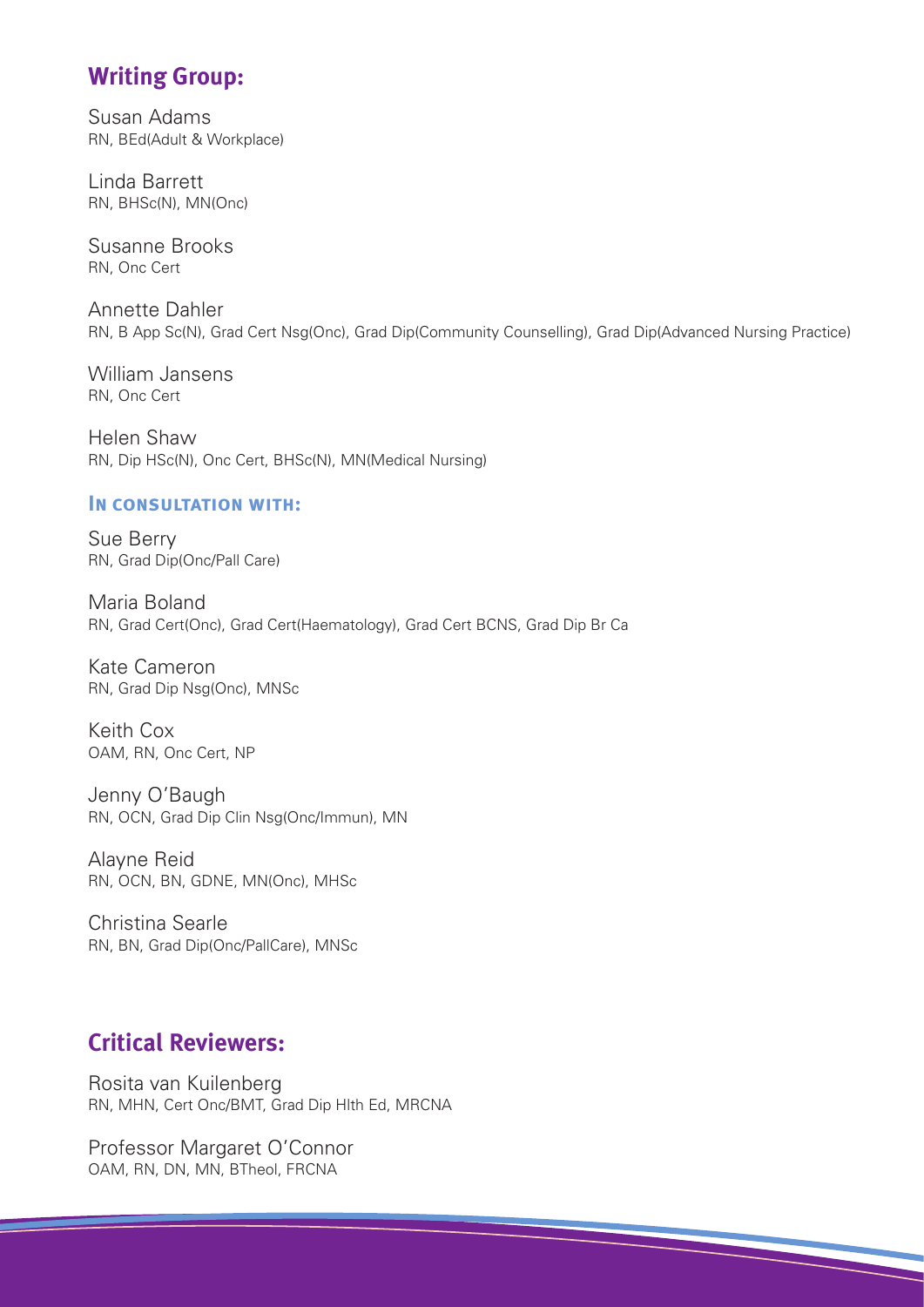# Summary and recommendations

# **Section One: Educational standards for nurses involved in the management of central venous access devices**

Registered nurses who work in oncology and haematology require specific education and training to attain the knowledge, assessment skills and technical expertise required to manage the care for patients who have central venous access devices (CVADs) and the device-related complications that patients may experience (Goodman, 2002).

The nursing role includes: assessing the patient's vascular access needs; recommending the appropriate device for treatment (in collaboration with medical staff); educating the patient and the family about the device and its care; providing ongoing CVAD management, including the management of complications and the ability to advocate for the patient when necessary (Chernecky et al. 2003).

Competence implies that the individual possesses the ability to perform in several skills areas including patient and family education, problem solving, application of theory to practice, and psychomotor skills, within a given setting or role (Dool, Roehaver & Fulton, 1993).

### **Recommendations:**

Curricula for CVAD education should include: indications for use; device selection; insertion and maintenance techniques; relevant methods of preventing and managing infections and other complications and patient education (Rosenthal, 2004).

Educational programs that advance knowledge, skill and competence and determine performance levels for registered nurses caring for patients with CVADs should be provided by the health care facility (Dool, Roehaver & Fulton, 1993).

CVAD specific policies and procedures, based on the current evidence, should be implemented and these should include an evaluation and review process (CNSA CVAD working party).

Competence should be assessed by an experienced competent RN, guided by a procedural checklist, within the context of actual practice (Dool, Roehaver & Fulton, 1993).

Access to ongoing education should be provided and periodic assessment of knowledge and skill should be undertaken (Rosenthal, 2004; O'Grady et al. 2002).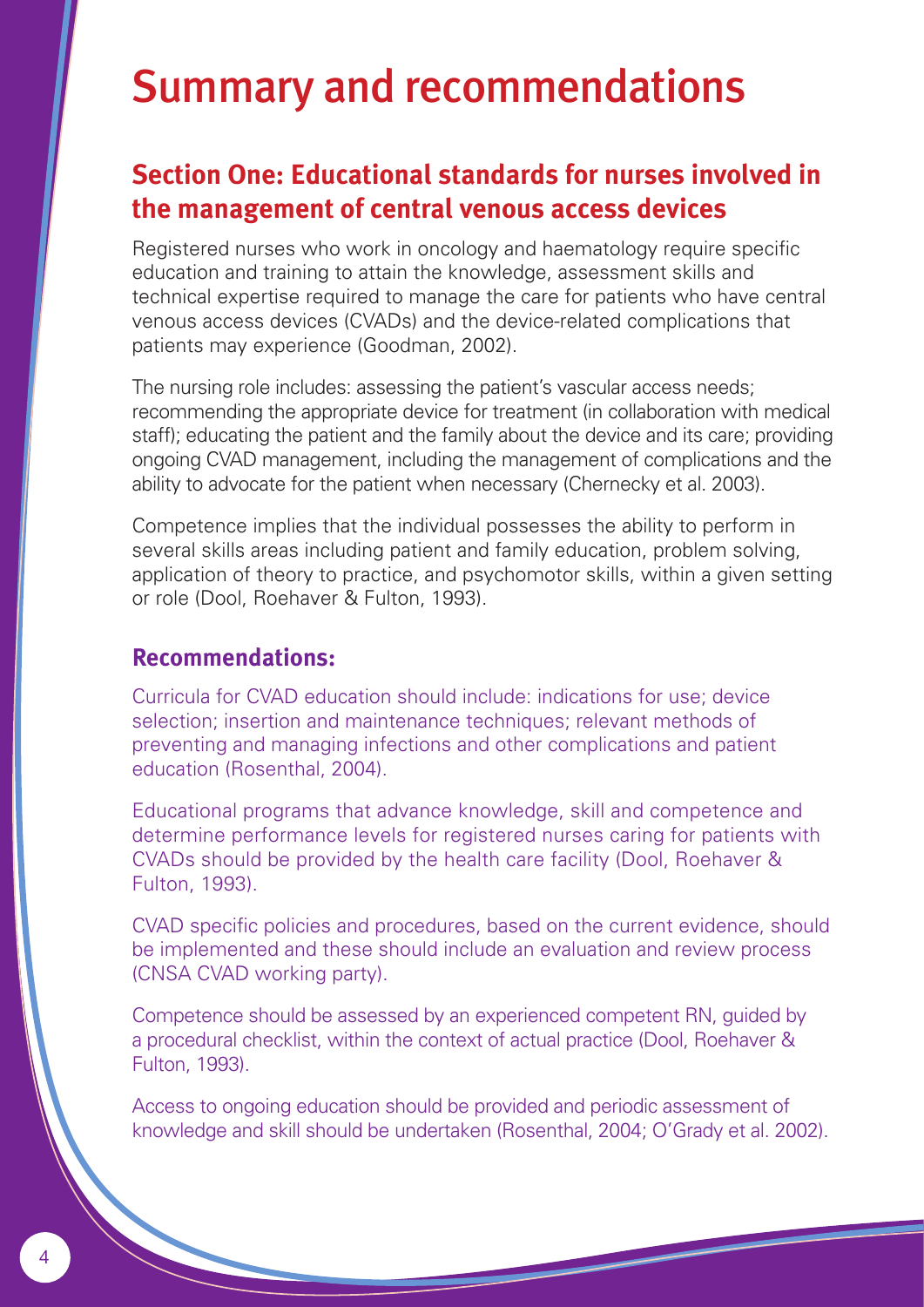# **Section Two: Characteristics of central venous access devices used in cancer settings**

# **Catheter Tip Location**

CVADs are positioned within the central venous circulation, typically in the superior vena cava (SVC) (Mauro, 2003).

Positioning in the SVC should be in the lower third of the vessel (Tropp et al. 2006; O'Grady et al. 2002; National Association of Vascular Access Networks, 1998).

# **Device Characteristics**

Most long-term devices used in the cancer setting are made from silicone or polyurethane. Silicone is a soft, biocompatible material (Mauro, 2003; Weinstein, 2001). Catheters made from silicone provide benefits for the patient as the material reduces the adherence of fibrin to the catheter and offers increased biocompatibility (Camp-Sorrell, 2004). Polyurethane is a stronger, firmer material, which allows the walls of the CVAD to be thinner while still providing the same lumen diameter (Mauro, 2003; Weinstein, 2001). This material does soften following insertion in response to body temperature and offers increased biocompatibility and less adherence of fibrin, when compared to other materials (Doughtery, 2006; Camp-Sorrell, 2004).

#### **CVADs have three basic tip configurations:**

- 1. Open-ended catheters are available as single- or multiple-lumen catheters and can be trimmed to fit the person's anatomy.
- 2. Valved catheters allow blood to be withdrawn and solutions infused, however when no force is applied to the valve it remains in a closed position, preventing reflux of blood into the catheter (Fox, Roach & Berman, 2002). These catheters cannot be trimmed at the tip.
- 3. Staggered tip catheters are designed so that simultaneous aspiration and infusion can be performed with limited mixture of drugs and solutions (Rowley & Goldberg, 2005; Mauro, 2003). These catheters cannot be trimmed at the tip.

Catheters can be single or multi-lumen. Multi-lumen catheters have a higher infection rate than single-lumen catheters (Fox, Roach & Berman, 2002).

The length and size of the catheter will influence the ability to infuse solutions. A shorter device with a wide gauge can be used for faster infusion than a longer device (Gabriel et al. 2005).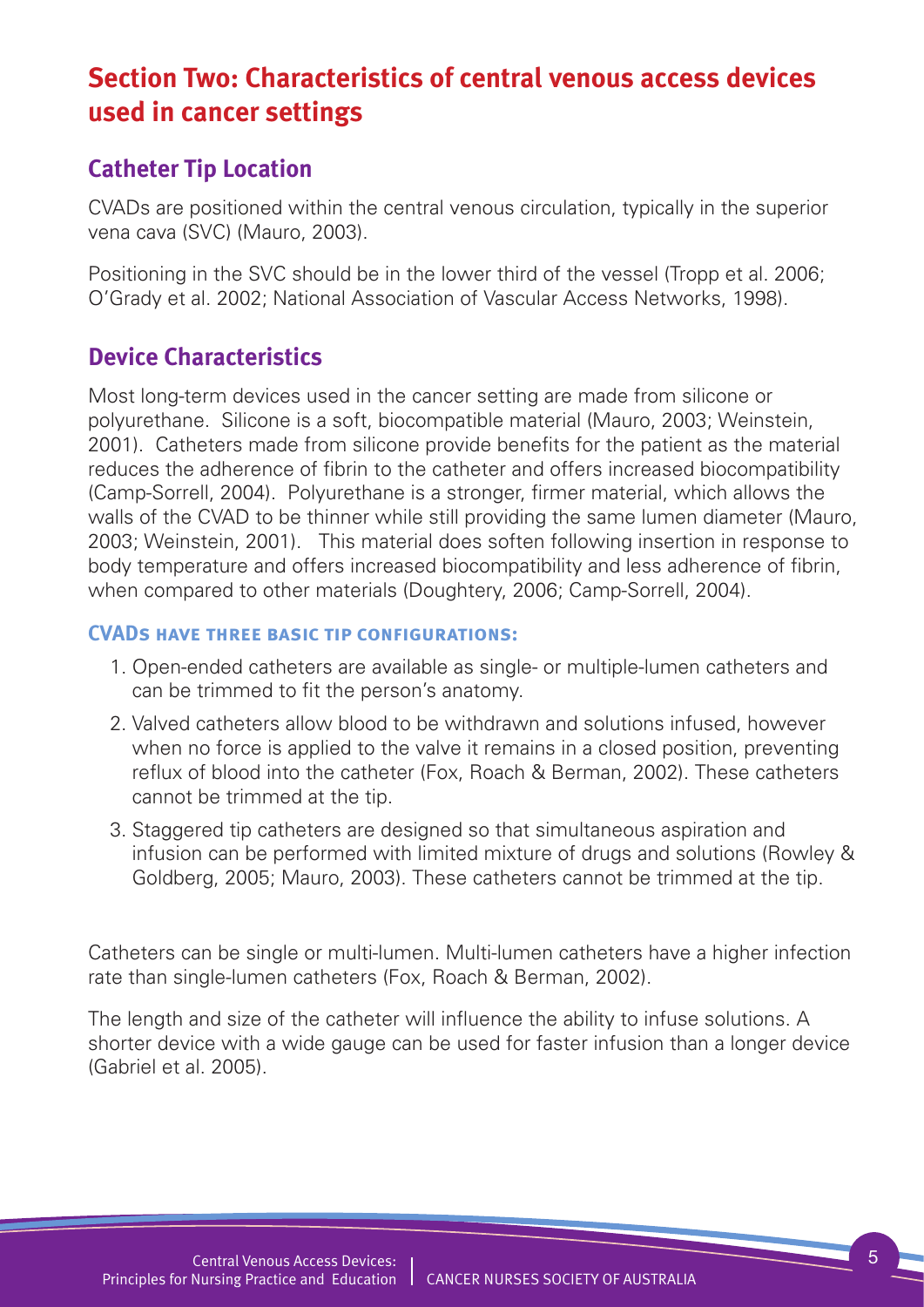# **Categories of CVADs**

#### CVADs are generally classified into two categories:

- 1. External devices tunnelled and non-tunnelled catheters
- 2. Internal devices implanted ports

#### **1. External Devices**

Tunnelled catheters are surgically implanted with a section of the catheter positioned in a subcutaneous tunnel between the entry site to the vein and the skin exit site. A tissue ingrowth cuff, positioned just inside the exit site, inhibits the migration of organisms into the catheter tract by stimulating the growth of surrounding tissue, thus sealing the catheter tract (RNAO, 2004; O'Grady et al. 2002; Mermel et al. 2001).

Non-tunnelled catheters are those where the exit site is directly above entry into the vein. They do not have a subcutaneous tunnel. These catheters can be single- or multiple-lumen. This category includes peripherally inserted central catheters, which are inserted into the central circulation via a peripheral vein and can remain in place for months (Gabriel et al. 2005; RNAO, 2004). Non-tunnelled central catheters for short-term use can be sited using the jugular veins, the subclavian or femoral veins (Hayden & Goodman, 2005).

#### **2. Internal Devices**

The implanted port is a long-term CVAD that can remain in place and be functional for years (Camp-Sorrell, 2004). The main feature is that they are totally implanted, with access gained through the skin via a hollow housing/port containing a septum usually produced from self-sealing silicone, connected to a catheter (Camp-Sorrell, 2004).

# **Section Three: Patient and family caregiver education**

Providing patient and family caregiver education about the care of their central access device, the signs and symptoms of complications of the CVAD and who to contact for assistance can improve patient outcomes (Itano & Taoka, 2005).

#### **Recommendations:**

Following education, the nurse should assess that the patient and family caregiver can:

- describe the rationale, the risks and the benefits of the device
- demonstrate care of the catheter to a level appropriate for their needs
- list the signs and symptoms of catheter-related complications
- state who to contact if they have concerns and how to contact them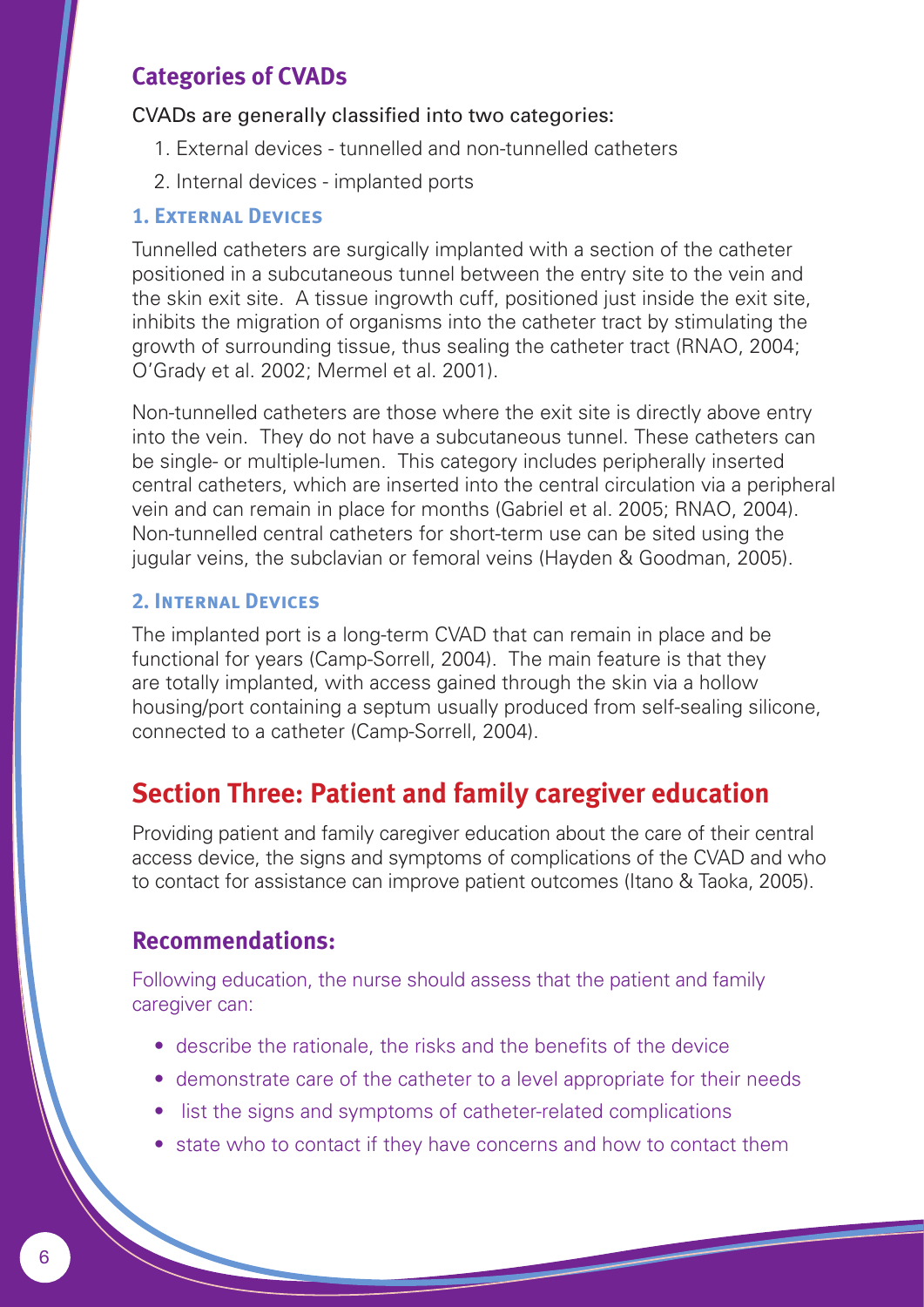(Itano & Taoka, 2005).

Patient and family caregiver education should be documented in the patient record (Camp–Sorrell, 2004).

# **Section Four: Caring for a person with a central venous access device: pre-insertion**

The nurse has a role to advocate for patients in relation to the selection of a device appropriate for them (RNAO, 2004).

Appropriate selection of vascular access can minimise risk and maximise the benefits for patients undergoing intravenous therapy (Camp-Sorrell, 2004; Galloway, 2002; O'Grady et al. 2002).

The use of an algorithm to facilitate a comprehensive assessment to plan for vascular assess prior to the initiation of therapy can assist patients and health professionals (RNAO, 2004).

# **Recommendations:**

Written consent for the procedure and the sedation (if sedation planned) should be gained following patient education about the procedure (ANZCA, 2005).

The CVAD insertion technique and insertion site with the lowest risk for complications for the anticipated type and duration of therapy should be selected (O'Grady et al. 2002).

A CVAD with the minimum number of ports or lumens essential for the management of the patient should be selected to reduce the risk of complications (O'Grady et al. 2002).

Antimicrobial prophylaxis should not routinely be given before insertion or during use of a CVAD to prevent catheter colonisation or bloodstream infection (O'Grady et al. 2002).

Optimum aseptic technique during catheter insertion (sterile gown, mask, gloves and large drapes) should be implemented (O'Grady et al. 2002; NICE, 2003; RCN, 2003).

The insertion site should be prepared with 2% chlorhexidine gluconate in 70% alcohol and allowed to air dry before skin penetration (O'Grady et al. 2002; RCN, 2003).

Details of the procedure, the device, tip placement and the condition of the patient should be documented in the patient record, following the insertion (CNSA CVAD working party).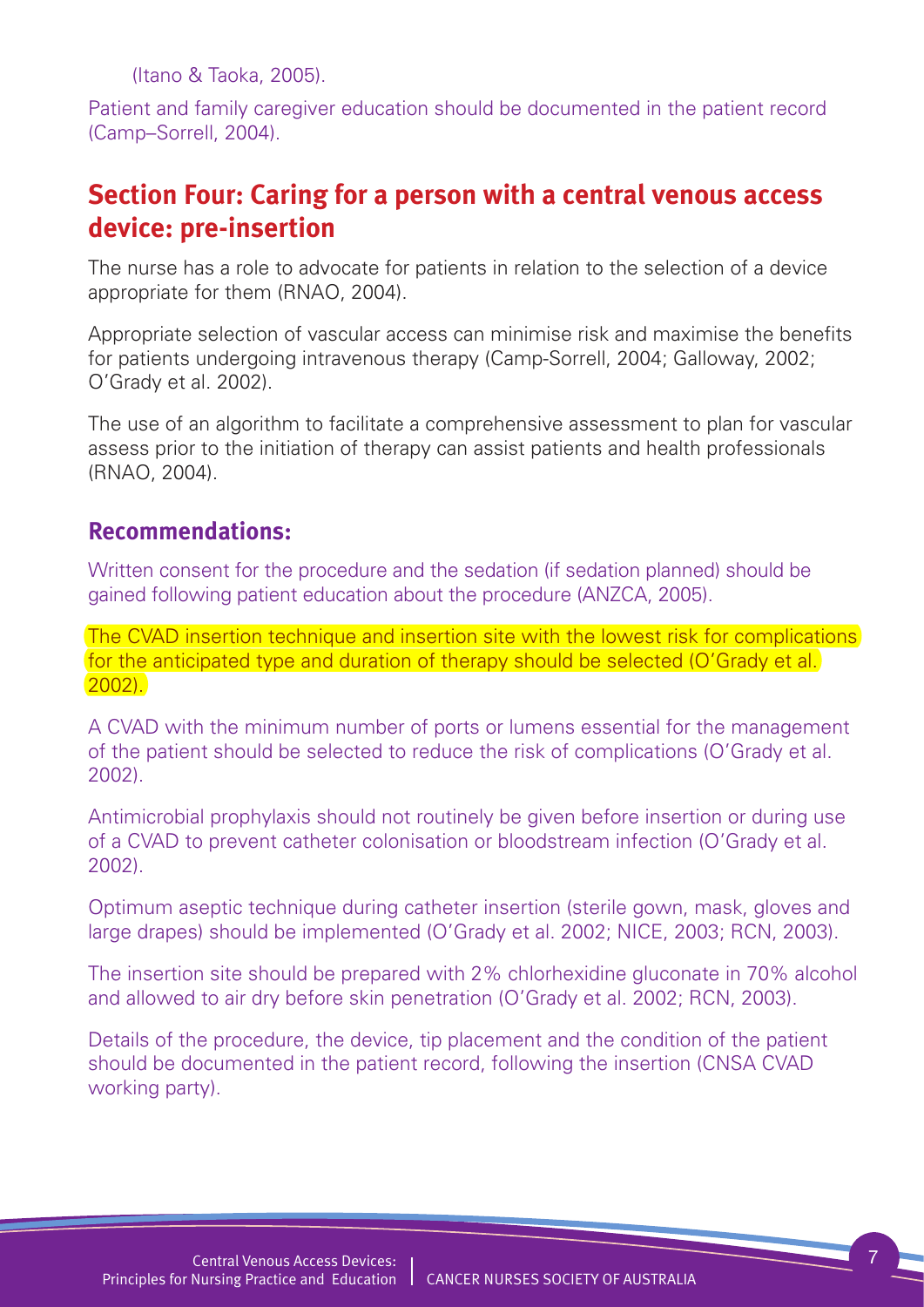# **Section Five: Caring for a person with a central venous access device: post-insertion**

Caring for the patient with a CVAD includes:

- reviewing patient and family caregiver knowledge and understanding regarding the device
- providing information about the device and its care
- promoting patient comfort
- undertaking procedures to reduce the risk of CVAD-related complications and
- assessing for and managing complications if they occur.

# **Recommendations:**

Proper hand hygiene procedures, before, during and after any CVAD manipulations or procedures, must be implemented to reduce the risk of infection (O'Grady et al. 2002).

Impeccable maintenance practices should be implemented to reduce the risk of CVAD-related complications (CNSA CVAD working party).

#### **Verification of catheter tip placement**

The anatomical placement of the catheter tip must be documented in the patient record and checked prior to the initiation of any therapy through the device (RNAO, 2005).

Following catheter insertion, radiological examination (e.g. chest X-ray) should be obtained to: verify catheter placement; detect adverse events and retain as a record of placement (Povoski, 2005).

Prior to infusion of any solution, the integrity of the system should by determined by obtaining a blood return, as this confirms that the CVAD is in the venous system (Dougherty, 2006).

#### **Accessing and de-accessing CVADs**

CVADs should be accessed using a sterile technique (Tropp et al. 2006; Camp-Sorrell, 2004).

An implanted port must be accessed using a specially designed non-coring needle (Tropp et al. 2006).

If the non-coring needle is to remain in place, it should be covered with a sterile transparent semi-permeable dressing, which should be changed at least every seven days (Tropp et al. 2006).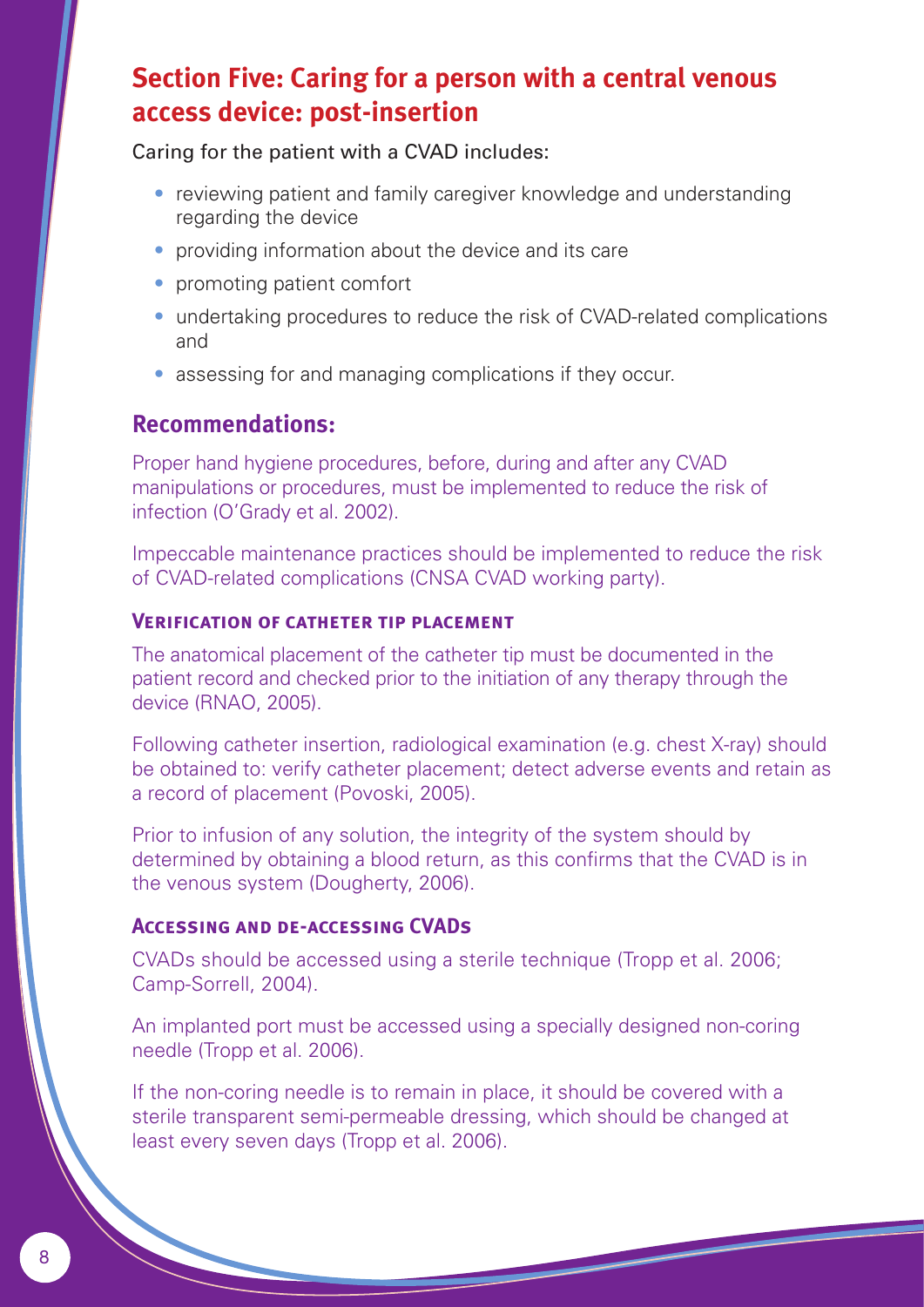#### **Solutions**

2% chlorhexidine gluconate and 70% alcohol solution should be used for CVAD site and catheter care and allowed to air dry before the application of the dressing (RNAO, 2004).

Organic solvents such as acetone or ether should not be applied (O'Grady et al. 2002).

Antimicrobial ointments should not be used at the catheter insertion site (RNAO, 2005; Camp-Sorrell, 2004; O'Grady et al. 2002).

#### **Injection access caps, administration sets and add-on changes**

All administration lines, extension sets and injection access caps used with CVADs should be sterile, luer-lock design (Tropp et al. 2006).

Needleless access to the catheter and safety non-coring port access needles should be implemented to protect health care practitioners from injury (CNSA CVAD working party).

The injection access cap should be changed for a sterile cap each seven days or earlier if compromised by presence of blood or if the integrity of the cap is compromised (MHRA, 2005; RCN, 2005; Perucca, 2001).

Positive fluid displacement injection caps may be used on CVADs to reduce the risk of occlusion (Rummel, Donnelly & Fortenbaugh, 2001).

Administration sets should not be disconnected (and reconnected at a later time) for the purpose of the patient showering or toileting as this may increase the risk of complications such as infection and catheter occlusion (CNSA CVAD working party).

The type of solution administered can alter the frequency of administration set change. More frequent administration set change is required for fluids that enhance microbial growth (O'Grady et al. 2002).

#### Intravenous administration sets being used for:

- continuous infusions should be changed every 96 hours (Gillies et al. 2005)
- transfusion of blood and fresh or frozen blood products should be changed every eight hours or on completion of administration, whichever occurs first (ANZSBT, 2004).
- infusion of lipids and parenteral nutrition containing lipids should be changed every 24 hours (Gillies et al. 2005; RNAO, 2005)
- parenteral nutrition containing only amino acids and dextrose should be changed every 72 hours (O'Grady et al, 2002)
- fractionated products (IvIG, clotting factors, albumin) should be changed on completion of infusion (RNAO, 2005)
- propofol infusion tubing should be replaced every six or 12 hours, depending on manufacturers' recommendation (O'Grady et al. 2002).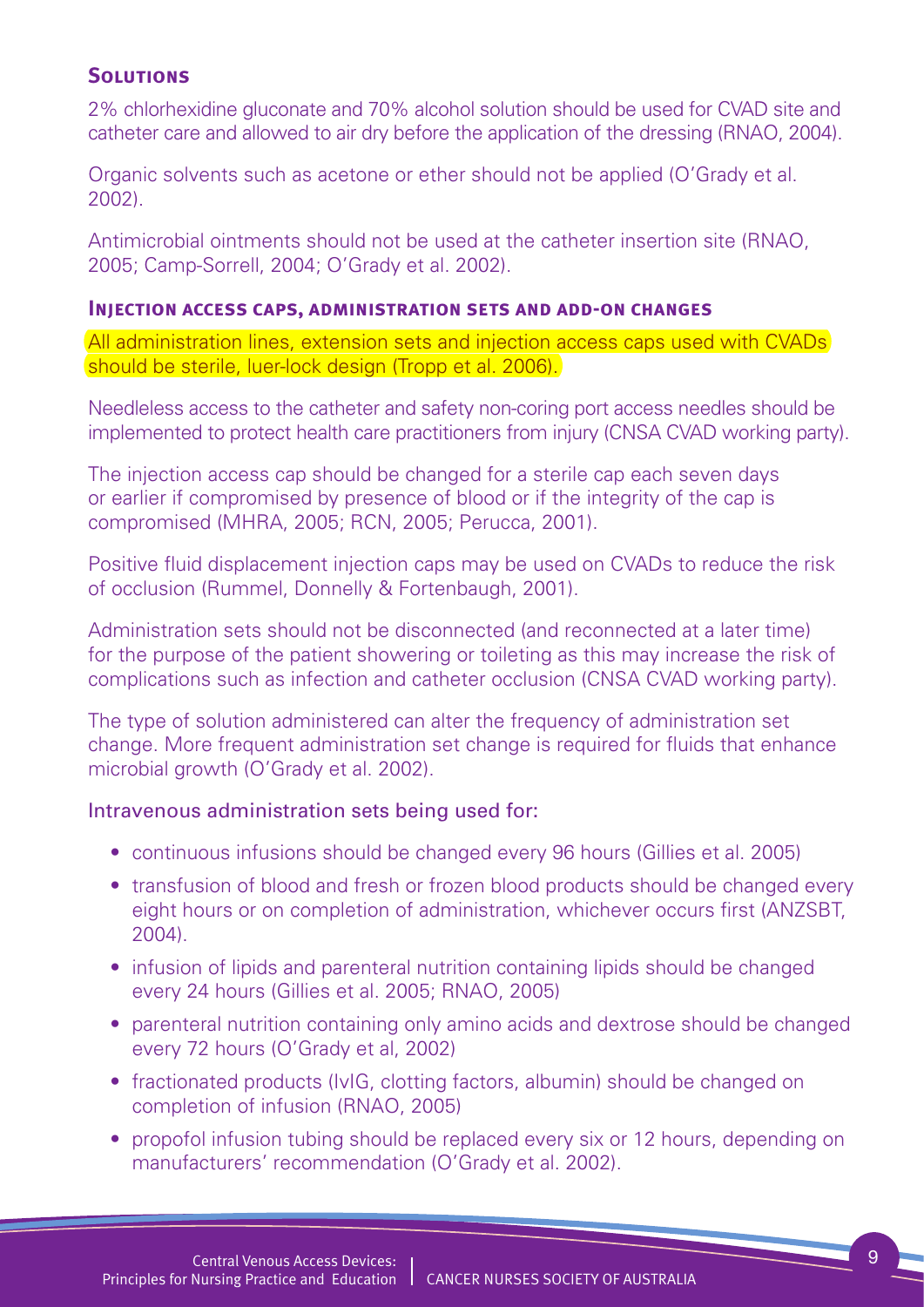#### **Dressings**

Tunnelled catheters that have well healed exit sites and implanted port sites that are well healed and not accessed do not require dressings (RNAO, 2005; O'Grady et al, 2002).

CVADs should be dressed with a sterile dressing, using an aseptic technique (RNAO, 2005; O'Grady et al. 2002).

The dressing should be changed if the integrity of the dressing is compromised and at an interval appropriate for the dressing product used (RNAO, 2005; O'Grady et al. 2002).

The choice of dressing may be made according to the clinical situation, including patient allergies and preference (Gillies et al. 2003; O'Grady et al. 2002).

- Gauze dressings should be changed every 48 hours or earlier if integrity of dressing is compromised (RNAO, 2005)
- Transparent semi-permeable dressings should be changed every seven days or earlier if integrity of dressing is compromised (Camp-Sorrell, 2004; RNAO, 2005; O'Grady et al. 2002)

Instruct the patient to cover the exit site and the external catheter and connecting device with a waterproof cover when showering to reduce the risk of introducing organisms into the catheter or exit site (Camp-Sorrell, 2004; O'Grady et al. 2002).

#### **Flushing**

Flushing of CVADs with 10-30mls of 0.9% sterile sodium chloride solution using a "push-pause" positive pressure technique is recommended:

- before and after
	- o administration of medication
	- o administration of blood and blood products
	- o intermittent therapy
- after obtaining blood specimen/s
- when converting from intermittent therapy
- for device maintenance when not in use

(RNAO, 2005).

The minimum size syringe used to access or flush CVADs should be 10ml (RNAO, 2005; Camp-Sorrell, 2004).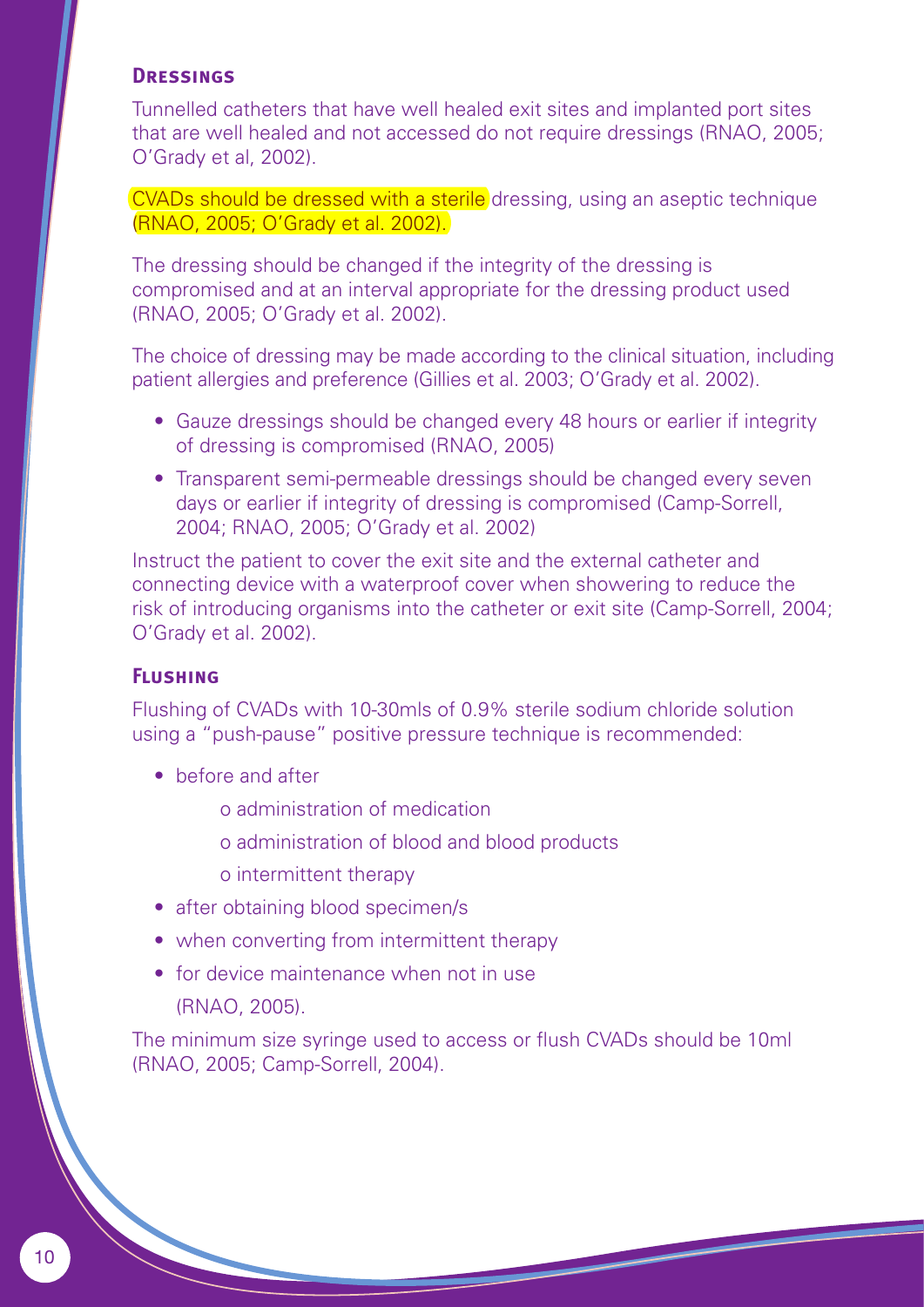#### **Locking the CVAD**

#### **There is limited evidence to inform the appropriate solution and the frequency of flushing and locking.**

Heparin should be used only when necessary, and in the lowest concentration and volume possible (RNAO, 2005).

The use of 0.9% sterile sodium chloride solution for locking is effective in maintaining the patency of valved CVADs (RNAO, 2005).

A common concentration for locking implanted ports is 50IU Heparin in 5 ml 0.9% sterile sodium chloride solution (CNSA CVAD Working Party).

Routine flushing and locking is recommended for dormant ports (RCN, 2005; Camp-Sorrell, 2004) with a flushing interval of four to six weekly (Camp-Sorrell, 2004).

#### **SECURING THE CVAD**

All CVADs should be secured using a method appropriate for the device to enable assessment and monitoring of the site, and prevent dislodgement, migration and catheter damage (RNAO, 2005).

#### **Removal of a CVAD**

The removal of a CVAD should only be performed by an appropriately educated and trained health care practitioner (RCN, 2005).

If the device is being removed due to suspected or confirmed infection, it is recommended the tip be cut off using a sterile procedure and sent for culturing (Dougherty, 2006).

On removal of the CVAD, the health care practitioner should check the catheter's integrity to ensure removal of the entire device (Dougherty, 2006).

#### **New technology**

When changing technology, it is recommended that: catheter-related blood stream infection rates are monitored; approved policies are in place; and comprehensive, detailed education and clinical skills training supports the change in practice (Health Devices Alerts, 2006).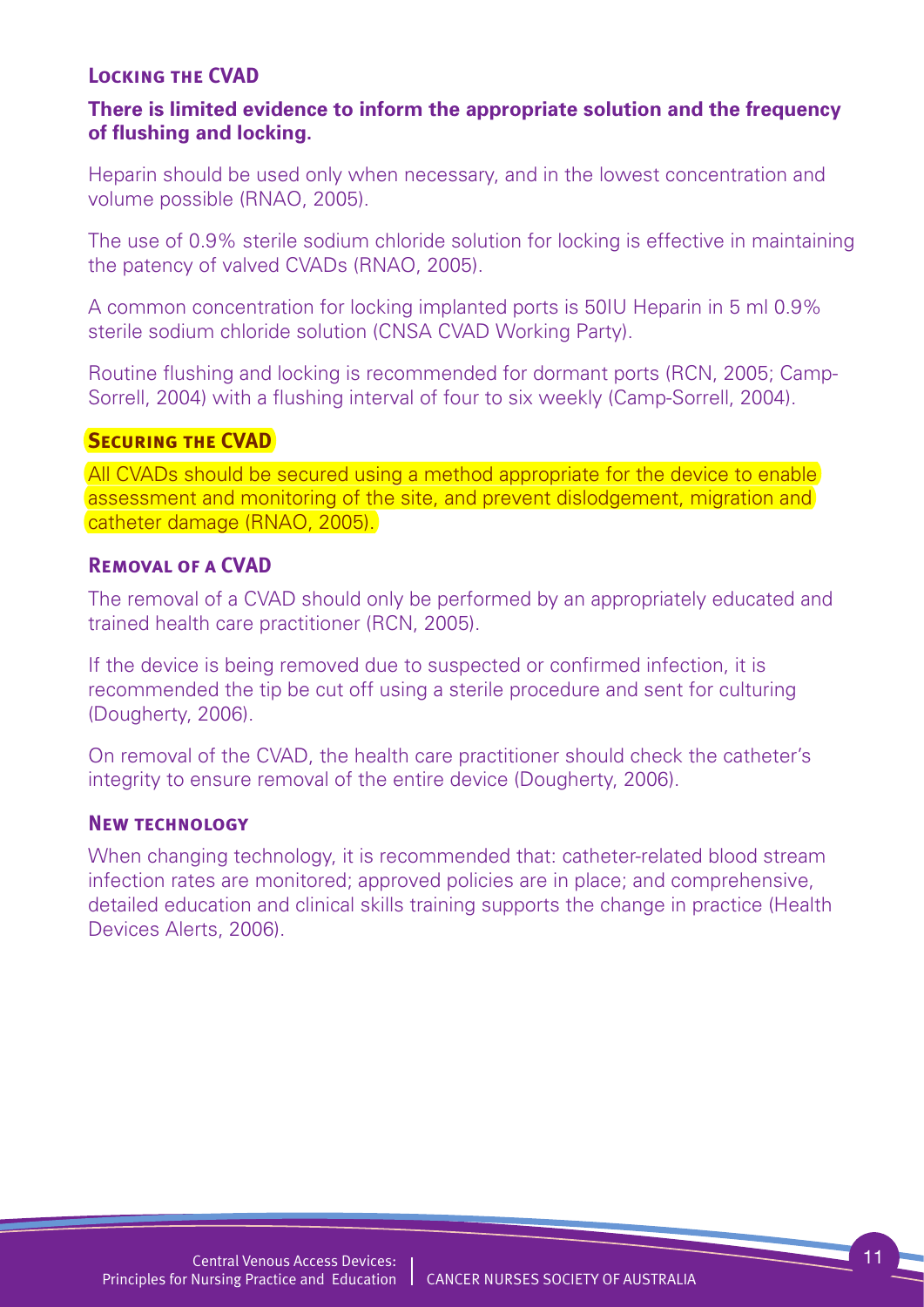# **Section Six: Complications related to central venous access devices and their management**

### **Recommendations:**

Many CVAD-related complications can be limited by:

- inserting the smallest gauge CVAD with the least number of lumens possible for the patient's treatment (O'Grady et al. 2002)
- verifying catheter tip placement in the lower third of the superior vena cava on insertion and routinely over the placement period
- regular and consistent maintenance procedures using strict aseptic techniques (Camp-Sorrell, 2004; Tezak, 2003; Penne, 2002).

#### The patient and family caregiver should be educated to:

- undertake regular surveillance of their CVAD
- undertake immediate emergency action to minimise risks if a CVAD complication is detected
- report any concerns about the device or their health
	- (CNSA CVAD working party).

All patient concerns about their CVAD should be investigated (CNSA CVAD working party).

Information relating to a CVAD event, including the cause, action taken and outcomes should be documented in the patient's record (CNSA CVAD working party).

Information relating to CVAD events including incidence, degree, cause, corrective action and outcome should be collected and readily retrievable so that trends and possible causative factors can be identified, rectified and reported (CNSA CVAD working party).

#### **CVAD-related infections**

The patient and the family caregiver should be educated to report symptoms of infection, redness, swelling, pain/discomfort or any exudate at the exit or implanted port site (CNSA CVAD working party).

Health care staff should be educated in appropriate infection-control measures to prevent CVAD-related infections (O'Grady et al. 2002).

Appropriate nursing staff levels should be allocated in high acuity patient areas to minimize the incidence of CVAD-related infections (O'Grady et al. 2002).

The number of CVAD manipulations should be limited (Rosenthal, 2004; O'Grady et al. 2002).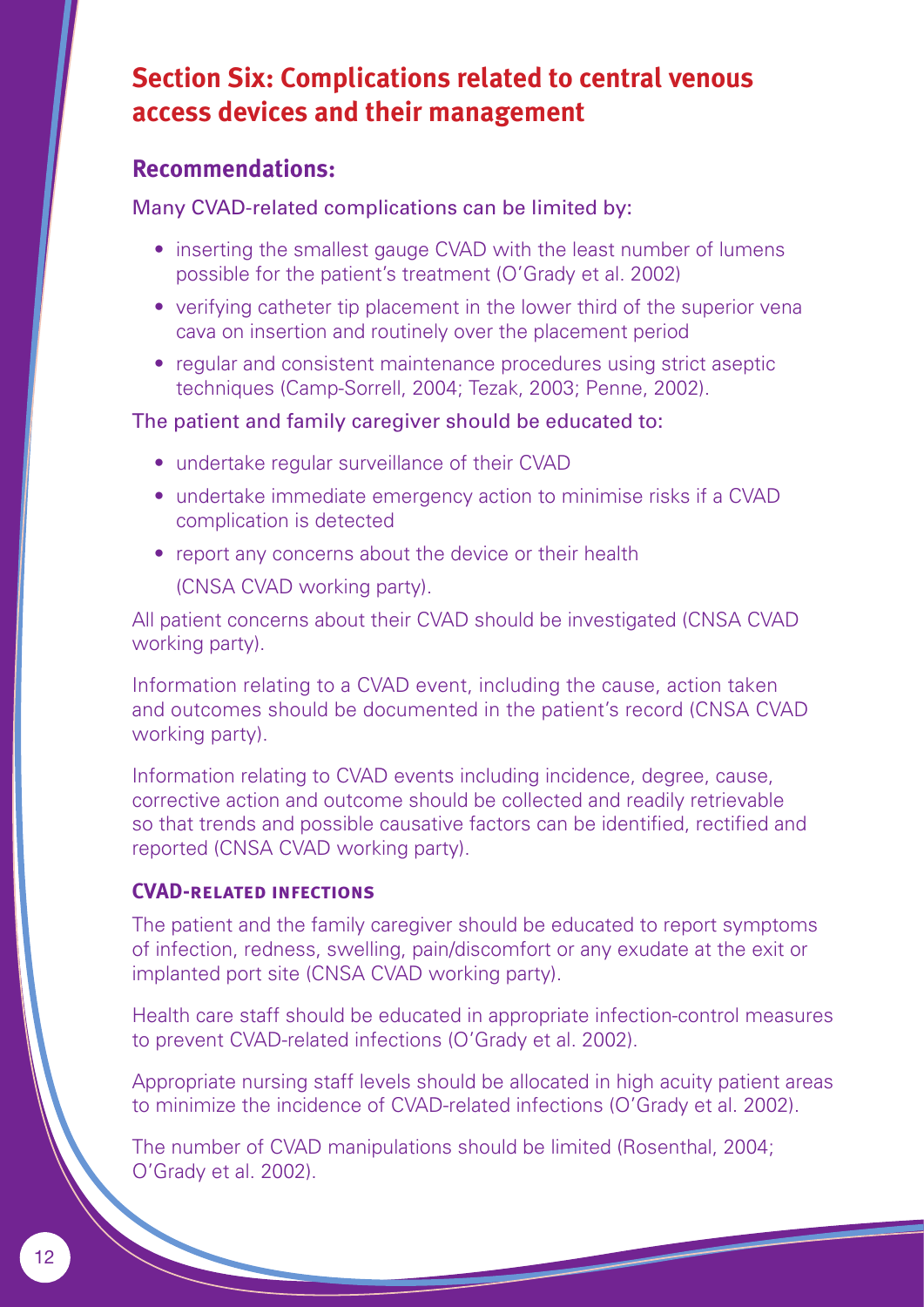#### Maintenance procedures should include:

- At minimum, daily site assessment, using inspection and light palpation of the exit site (through the dressing), tunnel or port pocket (Camp-Sorrell, 2004). If tenderness/pain, swelling or exudate the dressing should be taken down, using aseptic technique to enable closer inspection (CNSA CVAD working party).
- Documentation of the assessment of exit site or implanted port site daily (Camp-Sorrell, 2004).
- Regular assessment of patient's temperature (CNSA CVAD working party).
- Signs and symptoms of suspected infection should be documented and reported to a medical officer to enable further investigation and implementation of appropriate treatment (CNSA CVAD working party).

#### Suspected infection should be investigated by:

- exit site swabs if there are signs of localised infection (Camp-Sorrell, 2004).
- blood cultures from all lumens of the CVAD and peripheral blood cultures if there is suspected catheter infection (Camp-Sorrell, 2004; Mermel et al. 2001).

Multiple-lumen catheters should have each lumen used for the administration of the antibiotic during the course of the treatment (Camp-Sorrell, 2004).

Removal of the CVAD should only be done when there is: persistent tunnel infection over a number of weeks; fungal infection; continued infection despite antibiotic therapy; confirmed CVAD sepsis (Camp-Sorrell, 2004; O'Grady et al. 2002) or if there is a risk of progressive infection in a patient who is immunocompromised (Dougherty, 2006).

#### **CVAD occlusions**

Line patency on each access, including the observation of blood return and any resistance experienced should be documented to assist in early detection and management (CNSA CVAD working party).

Flushing procedures should be established to reduce the risk of occlusion including: flushing between drugs; flushing with the correct solution, volume and technique and flushing at the correct frequency for the device in use (Dougherty, 2006; Hamilton, 2006; Tezak, 2003).

Fluids should be infused using a pump and a 'to keep vein open' rate should be the least rate of administration to prevent backflow at any time the CVAD is connected (Dougherty, 2006).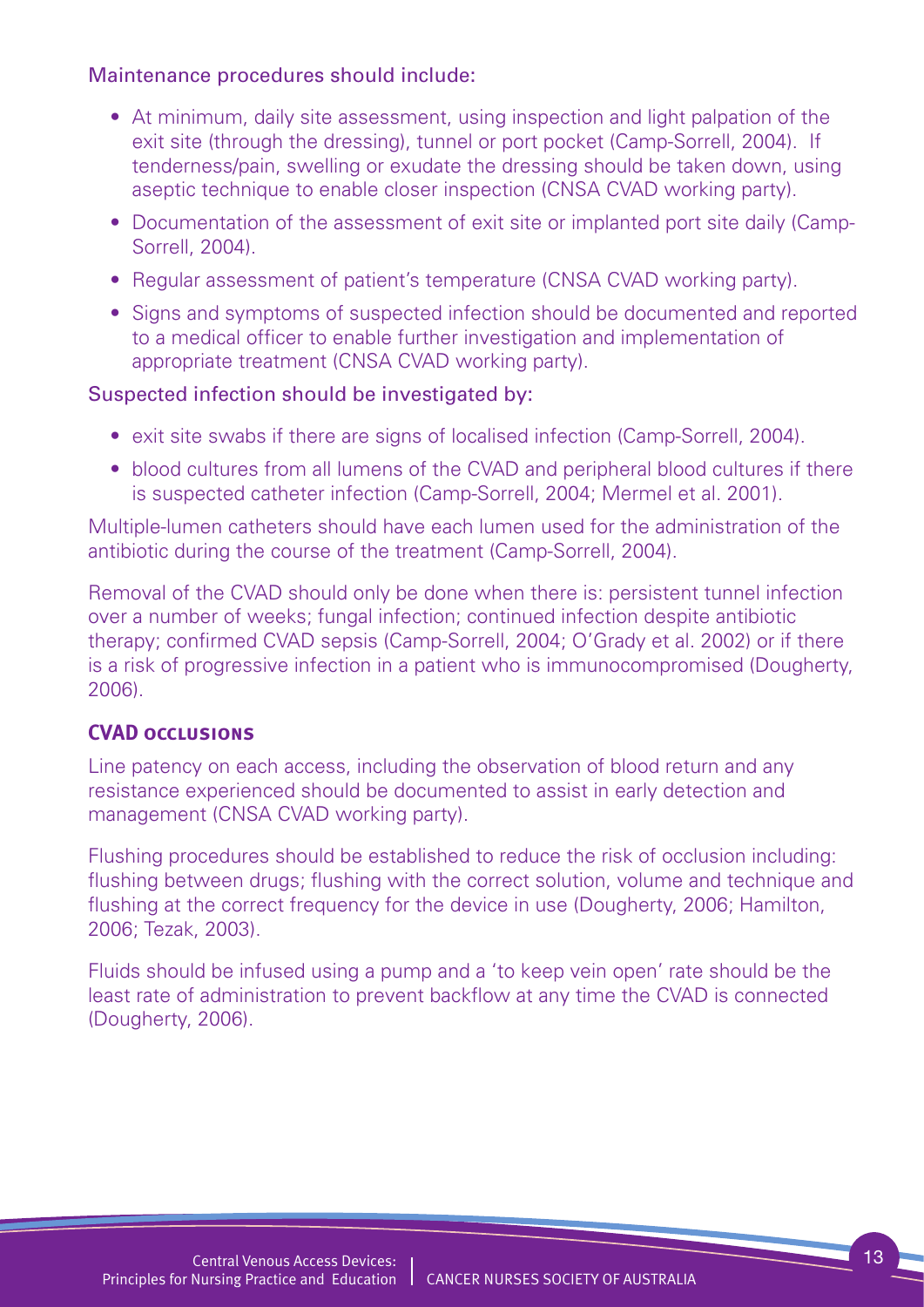#### **CVAD-related thrombosis**

#### The risk of CVAD-related thrombus can be reduced by:

- correct placement of catheter and impeccable maintenance practices (Hamilton, 2006; Kuter, 2004; Knutstad et al. 2003; Mayo, 2001)
- educating patients about the signs and symptoms of thrombosis (i.e. redness, swelling, heat, pain/discomfort in any area along the catheter tract) so they can report problems early (Mayo, 2001)
- monitoring patients with higher risks.

#### **Infiltration and extravasation**

The patient should be educated to report any burning or pain on drug infusion (Sauerland et al. 2006).

Before and during administration of drugs, the patency of the CVAD should be assured by checking for blood return and a free flowing infusion (Dougherty, 2006; Sauerland et al. 2006; Buchanan et al. 2005).

Only educated and clinically competent RNs should administer irritant and vesicant drugs (Sauerland et al. 2006).

Each institution should have a policy for the management of drug extravasation (CNSA CVAD working party).

An extravasation should be documented in the patient record, including: the site of the extravasation; the drug; an estimate of the amount of drug extravasated; the access device in use; all actions taken to minimise damage and to provide patient support; and the outcomes for the patient (CNSA CVAD working party).

An extravasation should be reported as an adverse incident, with the possible cause reported, examined and all actions and patient outcomes reported (CNSA CVAD working party).

#### **CVAD-related cardiac complications**

Following catheter insertion, radiological verification must be obtained to verify catheter tip placement (Povoski, 2005).

Tip position should be checked radiographically if there are changes in CVAD function, if signs and symptoms of complications are evident or if the catheter has been replaced over a guidewire (RNAO, 2005).

Measure and document the external length of the CVAD on insertion and routinely when suture free devices are in use (CNSA CVAD working party).

There may be some benefit from routine radiological examination of tip location for patients with long term devices (CNSA CVAD working party).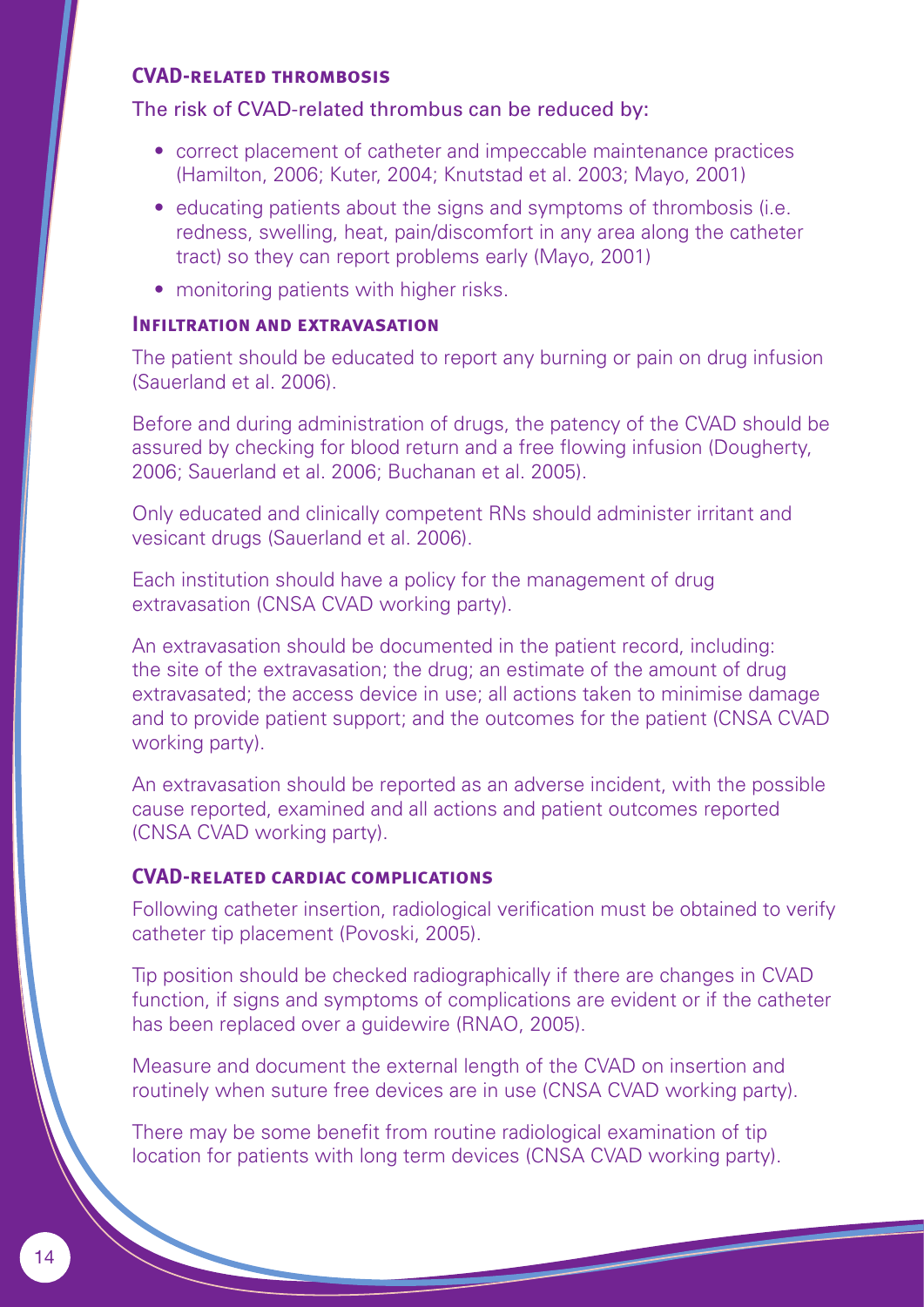#### **Catheter damage**

#### Educate patients and the family caregivers:

- never to use sharp instruments near their CVAD
- to protect their external devices at all times e.g. during sexual, leisure and sporting activities (CNSA CVAD working party).

CVADs with signs and symptoms of pinch-off syndrome should be assessed for damage (Dougherty, 2006).

CVADs that are damaged due to pinch-off syndrome should be removed (Mirza, Vanek & Kapensky, 2004).

Use a 10ml or greater syringe size on all CVAD lumens (Dougherty 2006; Andris & Krzywda, 1999; Hadaway, 1998).

Do not use excessive force when attempting to flush, unblock or inject into a CVAD (Dougherty, 2006; Hamilton, 2006; Andris & Krzywda, 1999; Hadaway, 1998).

#### For an external fracture of the catheter:

- educate the patient regarding immediate actions to undertake (CNSA CVAD working party)
	- o immediately clamping the portion of CVAD remaining outside the skin between the site of damage and the chest wall (Dougherty, 2006)
	- o ensuring the CVAD does not migrate into the vein (CNSA CVAD working party)
	- o immediately contacting the health care facility (CNSA CVAD working party).

#### For an internal fracture of the catheter:

- contact a medical officer
- place the patient on the left side in Trendelenburg position
- apply oxygen
- ensure a chest x-ray is performed urgently to confirm catheter fragmentation and location
- if a PICC breaks during removal, immediately tourniquet the arm and monitor vital signs and pulses in the tourniquet arm

(Andris & Krzywda, 1999; Hadaway, 1998).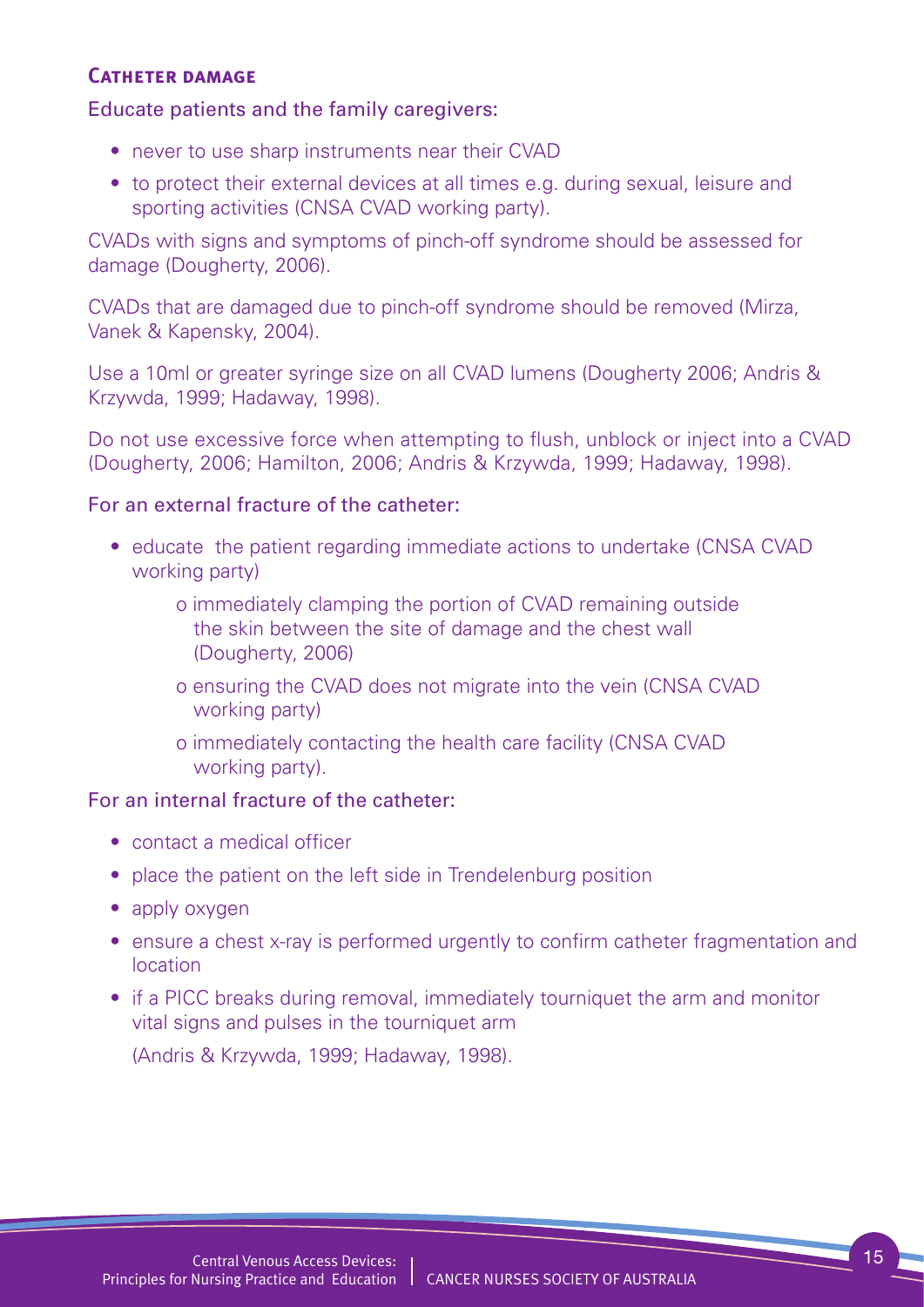# References

American Association of Blood Banks (2000), Standards for Blood Banks and Transfusion Services Vol 19th Ed. California: AABB.

American Association of Blood Banks (2005), AABB Technical Manual (15th Ed). California: AABB.

Andrews CM. (2002), Preventing air embolism: emergency management related to central venous catheterisation. American Journal of Nursing, Vol. 102, No. 1, pp.34-6.

Andris DA and Krzywda EA. (1999), Central venous catheter occlusion: successful management strategies. Medsurg Nursing, Vol. 8, No. 4, pp.229-36.

(The) Australian and New Zealand College of Anaesthetists (2000), Recommendations for the Perioperative Care of Patients Selected for Day Care Surgery. Accessed online 11 February 2007; http://www.medeserv.com. au/anzca/publications/profdocs/profstandards/ps15\_2000.htm

Australian and New Zealand College of Anaesthetics (2005) Guidelines for Conscious Sedation for Diagnostic, Interventional Medical and Surgical Procedures. Accessed online : http://www.medeserv.com.au/anzca/pdfdocs/ PS9-2005.pdf

Australian and New Zealand Society of Blood Transfusion Inc and Royal College of Nursing Australia (2004), Guidelines for the Administration of Blood Components. Sydney: ANZSBT.

Australian and New Zealand Children's Oncology Haematology Group (2005), Central Venous Access Devices ANZCHOG Nursing Group Working Party Recommendations for Hand Hygiene for all aspects of CVAD management.

Australian Nursing and Midwifery Council (2003), Code of professional conduct for nurses in Australia.

Australian Nursing and Midwifery Council, Royal College of Nursing Australia & Australian Nursing Federation (2002), Code of Ethics for Nurses in Australia.

Australian Nursing Federation (2005), Competency Standards and Nursing – ANF Policy

BARD Access Systems http://www.bardaccess.com/specs-grosh-picc.html Accessed 6th March 2006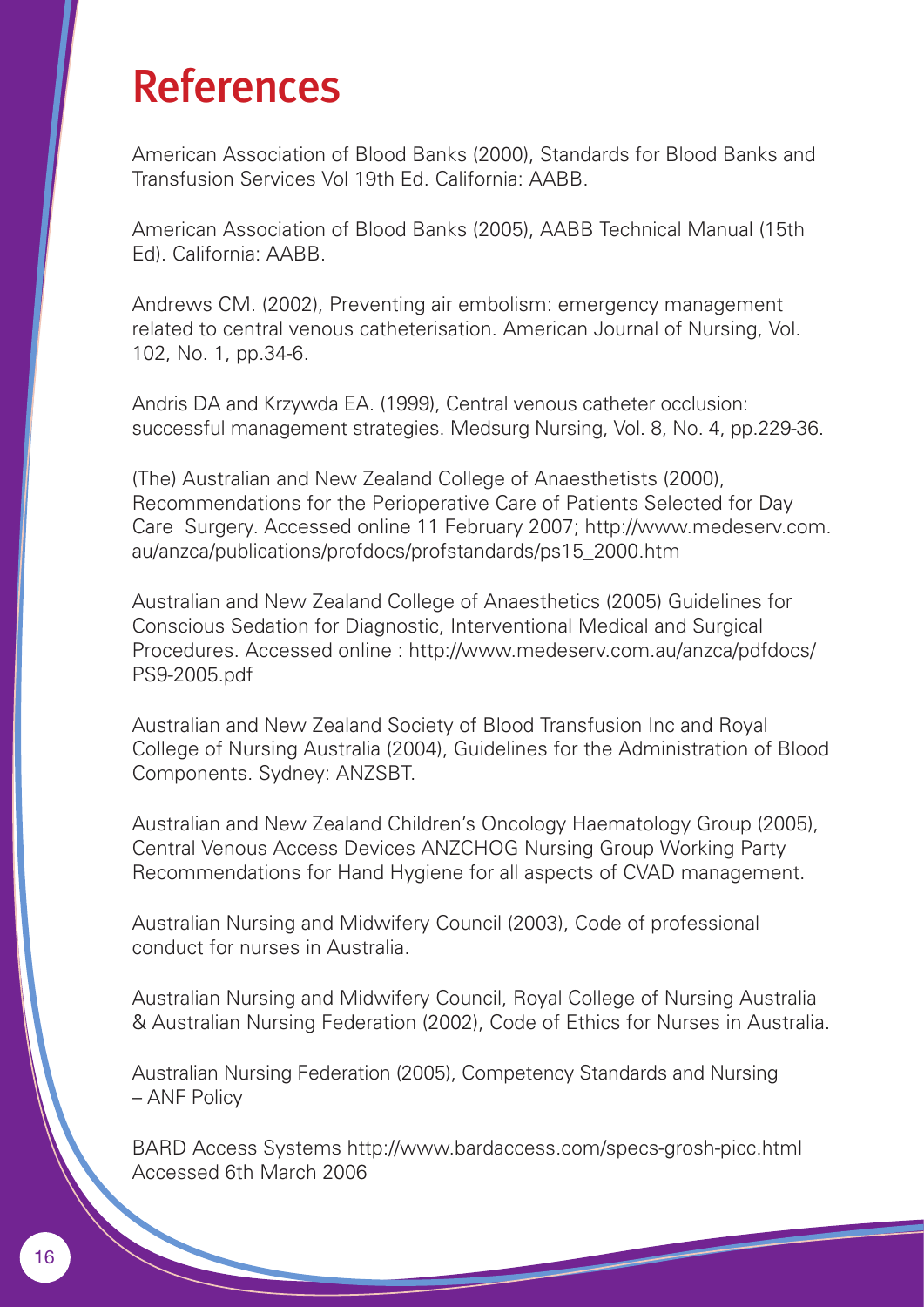BARD Access Systems www.bardaccess.com/pdfs/brochures/bro-hick-bro-leon.pdf Accessed 6th March 2006

BARD Access Systems www.bardaccess.com/pdfs/nursing/ng-hick-leon-brov.pdfs Accessed 6th March 2006

Brazier M. (2000), Flushing Protocols for Central Venous Access Devices: A literature review. Canadian Intravenous Nurses Association Yearbook 2000, 56–60.

British Committee for Standards in Haematology, Blood Transfusion Task Force (1999), The administration of blood and blood components and the management of the transfused patients. Transfusion Med 1999;9:227\_38.

Brown S. (2005), Complications with the use of venous access devices. Retrieved from http://www.uspharmacist.com

Bruch HR and Esser M. (October 2003), Catheter occlusion by calcium carbonate during simultaneous infusion of 5-FU and calcium folate. Onkologie, 26(5): 425:6

Buchanan IB; Cambell BT; Peck MD; and Cairns BA. (2005), Chest Wall Necrosis and Death Secondary to Hydrochloric Acid Infusion for Metabolic Alkalosis. Southern Medical Journal. August;98(8):822-824

Camp-Sorrell D. (Ed), (2004), Access device guidelines: recommendations for nursing practice and education (2nd Edition) Oncology Nursing Society: Pittsburgh.

Chaiyakunapruk N; Veenstra DL; Lipsky BA and Saint S. (2002), Chlorhexidine compared with povidone-iodine solution for vascular catheter-site care: a metaanalysis. Annals of Internal Medicine Vol 136, No 11, pp. 792-801.

Chernecky C; Macklin D; Nugent K; and Waller JL. (2003),Preferences in choosing venous access devices by intravenous and oncology nurses. Journal of Vascular Access Devices, 2003, Vol 8, No 1, pp. 35 – 40.

Clough LF. (2002), Venous Access. In Andraejewski C, Golden P, Kong B, Koo A, Smith JW and Zielinski ID (Eds ), Arizona: ASPA.

Cowley K. (2004),Make the right choice of vascular access device, Professional Nurse. 2004, Vol 19, No 10, pp. 43-46.

Crosby CT and Mares AK. (2001), Skin antisepsis: past, present, and future. Journal of Vascular Access Devices. Vol 6, No 1, pp. 26-31.

Czepizak CA, O'Callaghan JM, and Venus B. (1995), Evaluation of formulas for optimal positioning of central venous catheters. Chest, 107 (6), 1662-1664.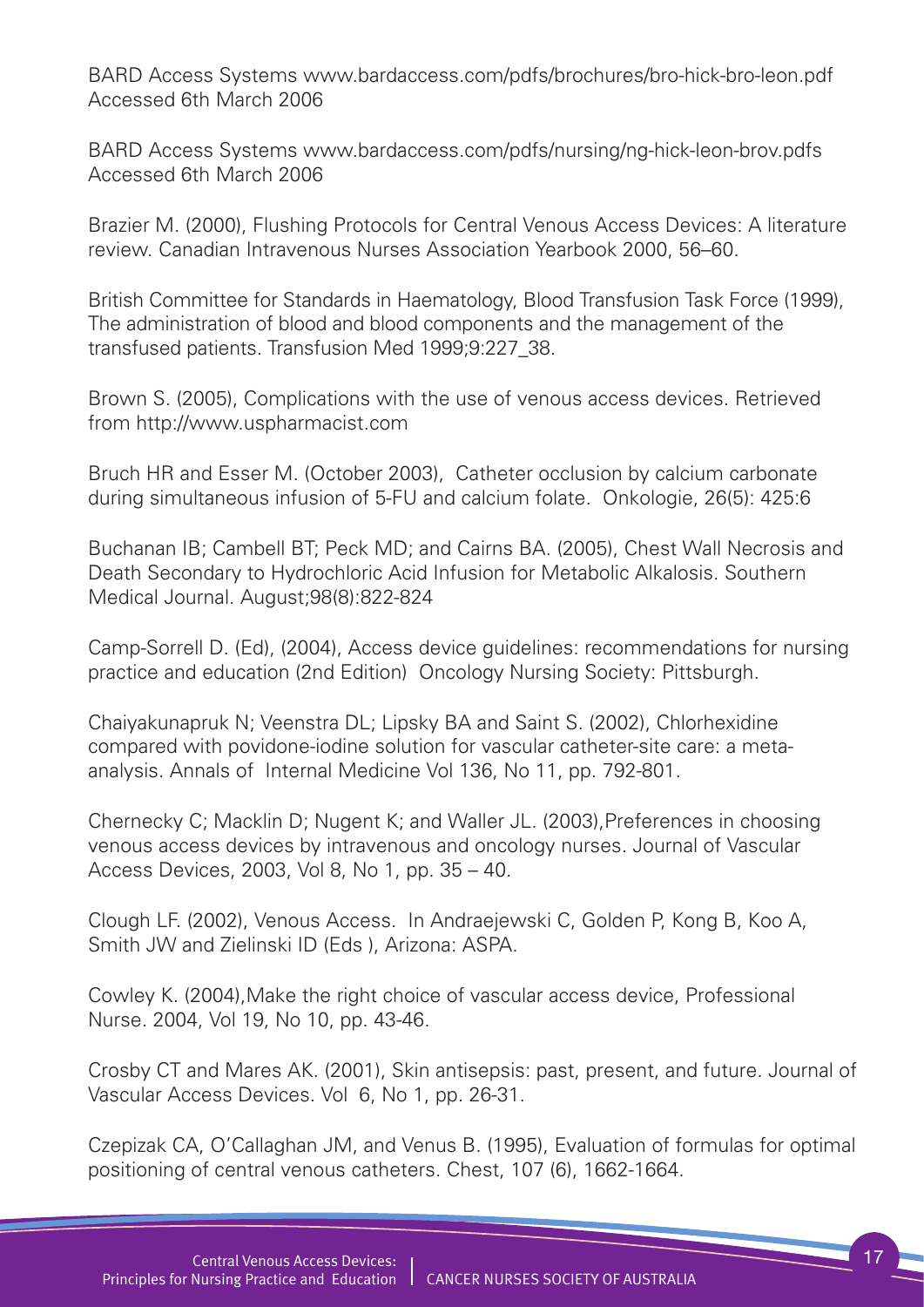D'Andrea F. (2004), Surgical treatment of ulcers caused by extravasation of cytotoxic drugs. Scandinavian Journal of Plastic and Reconstructive Surgery and Hand Surgery. Vol. 38, No 5, pp. 288-92.

Denton (2001), Chlorhexidine in Block SS. Disinfection, Sterilization and Preservation, 5th Edition, Chapter 15, pp. 321-36,. Philadelphia: Lippincott Williams & Wilkins.

Donlan R. (2001), Biofilms and device-associated infections. Emerging Infectious Diseases, Vol 7 No 2, pp. 277-281.

Dool J, Roehaver C and Fulton J. (1993) Central Venous Access Devices – Issues for Staff Education and Clinical Competence, in Nursing Clinics of North America, Vol 28, No 4.

Dougherty L. (2006), Central Venous Access Devices Care and Management. Oxford: Blackwell Publishing.

Eakle M and Lange S (n.d.) Power injectors put I.V. lines under pressure. http://www.fda.gov/cdrh/medicaldevicesafety/tipsarticles/nj/1104.pdf accessed 28/ 2/07).

Everts R and Harding H. (2004), Catheter-drawn blood cultures: is withdrawing the heparin lock beneficial? Pathology. Vol. 36, No 2, pp. 170-3

Fackler-Schwalbe I, Schwalbe B, Eppler M, Becker A, Prugl L, Gassel W D, Stoffels D and Sudhoff T. (2004) Occlusion of central venous port catheters after simultaneous 24h infusions of 5-FU and calcium folinic acid in patients with gastrointestinal cancer. Wien Med Wochenshr. Vol 154, No (9-10) pp.182-5

Foo KF, Michael M, Toner G and Zalcberg J. (2003), A case report of oxaliplatin extravasation (letter) Annals of Oncology. Vol 14, pp. 961-2.

Fox K, Roach DJ and Berman SS. (2002), Central venous catheters: selection and placement techniques (Chapter 14) In Berman SS. Vascular Access in Clinical Practice. New York: Marcel Dekker, Inc.

Gabriel J, Bravery K, Doughtery L, Kayley J, Malster M and Scales K. (2005), Vascular Access: indications and implications for patient care. Nursing Standard 2005, Vol 9, No 26, pp.45–52.

Galloway M. (2002), Using benchmarking data to determine vascular access device selection. Journal of Infusion Nursing Vol 25, No 5, pp. 320–5.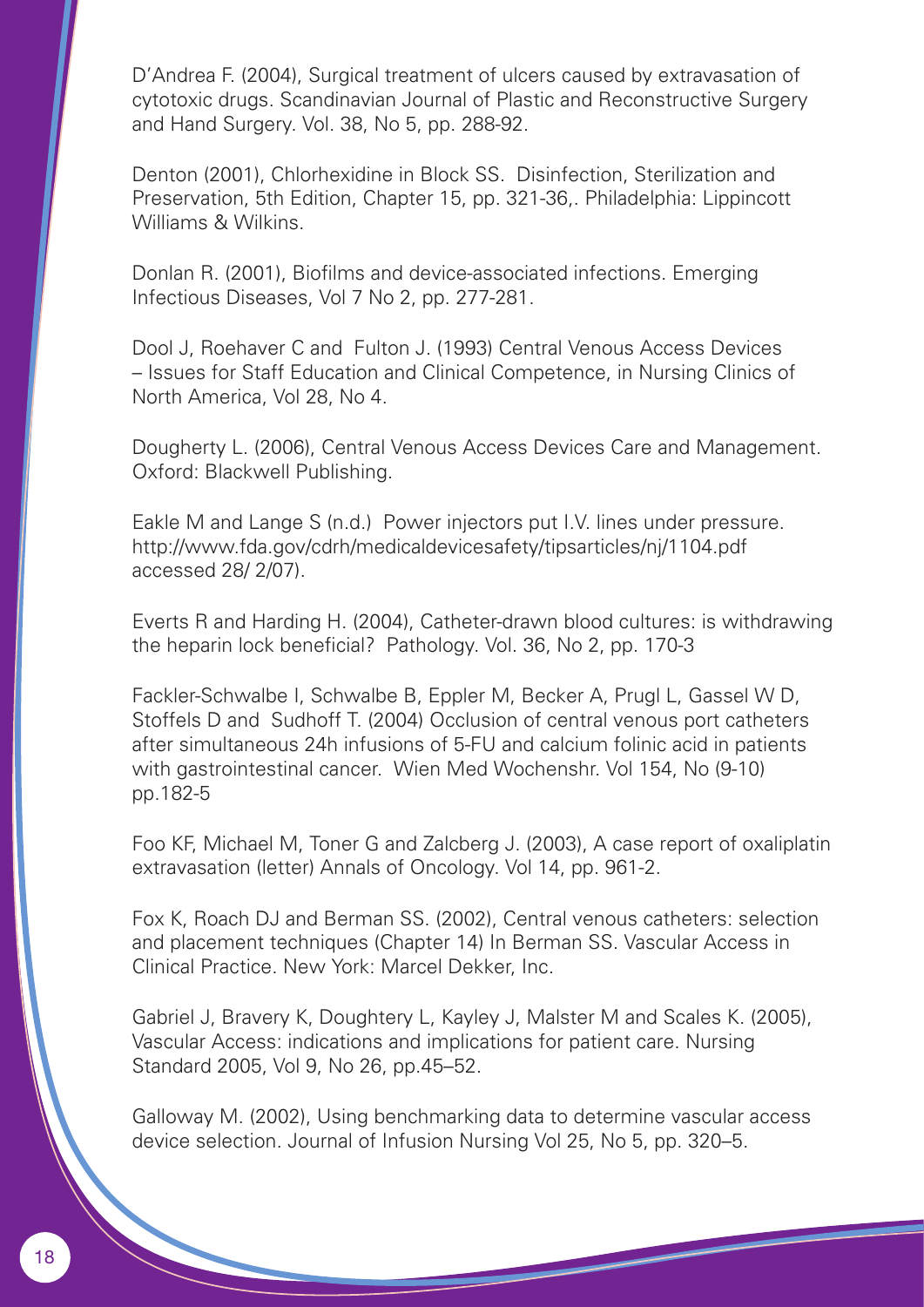Garden A and Laussen PC. (2004), An unending supply of 'unusual' complications from central venous catheters. Pediatric Anesthesia, Vol 14, pp. 905-909.

Garland JS, Hendrickson K and Maki DG. (2002), The 2002 Hospital Infection Control Practices Advisory Committee Centres for Disease Control and Prevention Guideline for Prevention of Intravascular Device–Related Infection. Pediatrics. Nov 2002, Vol 110, No 5, Health Module p. 1009.

Gillies D, O'Rhiordan L, Wallen, M, Morrison A, Rankin K and Nagy S. (2005), Optimal timing for intravenous set replacement. The Cochrane Library, The Cochrane Collaboration, 2005, Volume 1.

Gillies D, O'Riordan l, Carr D, Frost J, Gunning R & O'Brien I. (2003), Gauze and tape and transparent polyurethane dressings for central venous catheters. The Cochrane Library, The Cochrane Collaboration, 2003, Volume 3.

Goodman M. (2002), Principles of Chemotherapy Administration: Vascular Access Devices, CancerSource RN.com sourced from Cancer Nursing: Principles and Practice 5th ed.

Gorski LA. (2003), Central venous access device occlusions: part 1 thrombotic causes and treatment. Home Healthcare Nurse, Vol 21, No 2, pp. 115-121.

Grant J. (2002), Recognition, prevention and treatment of home totals parenteral nutrition central venous access complications. Journal of Parenteral Enteral Nutrition, Vol 26 (sup) S21-S28

Hachem R and Raad I. (2002), Prevention and management of long-term catheter related infections in cancer patients. Cancer Investigation Vol 20, (7-8), pp. 1105-1113.

Hadaway LC. (1998), Major thrombotic and nonthrombotic complications: loss of patency. Journal of Intravenous Nursing, Vol 21, No 5S, S143-S160.

Hadaway LC. (2002), Air embolus. Nursing, Vol 32, No 10, p. 104.

Hadaway LC. (2004), Preventing extravasation from a central line. Nursing, Vol 34, No 6, pp. 22-23.

Hadaway LC. (2006),Technology of Flushing Vascular Access Devices. Journal of Infusion Nursing Vol 29, No 3, pp. 137-45.

Hamilton H. (2006), Complications associated with venous access devices: part two. Nursing Standard, Vol 20, No 27, pp. 59 -66.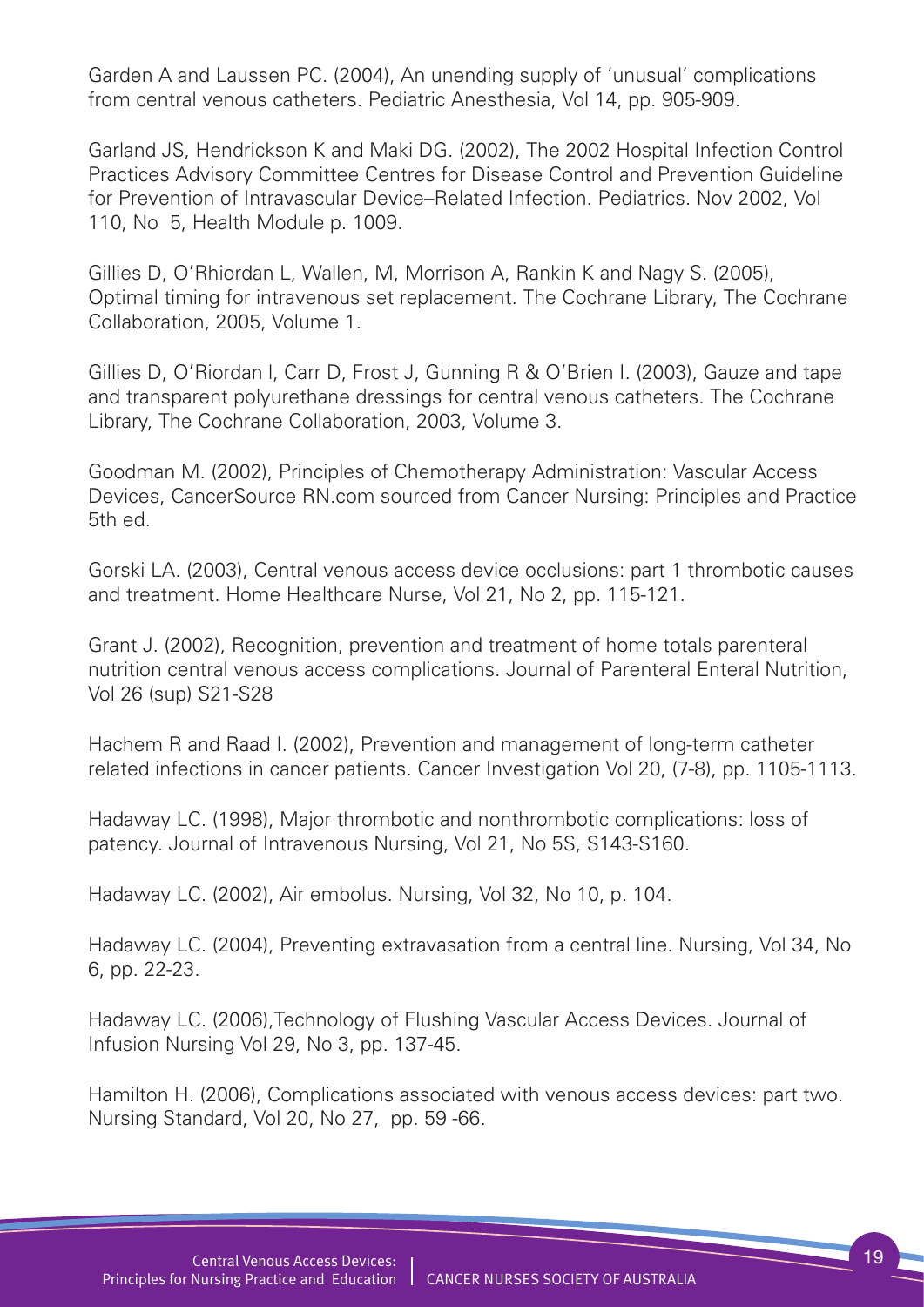Hamilton H. (2004), Make the right choice of vascular access device. Professional Nurse, Vol 19, No10, pp. 43-6.

Hanh U, Goldschmidt H, Salwender H, Haas R and Hunstein W. (1995), Largebore central venous catheters for the collection of peripheral blood stem cells. Journal of Clinical Apheresis, 1995, Vol 10, pp 12-6.

Hayden K and Goodman M. (2005), Chemotherapy: Principles of administration. In Yarbro CH, Frogge MR and Goodman M. (Eds) Cancer nursing: Principles and practice (6th Edition) Boston: Jones and Bartlett.

Health Devices Alerts (2006), Increased Infection Rates with Positive-Fluid-Displacement Luer-Activated Devices. Health Devices Alerts. Vol 30, No 33, pp. 1-3.

Hebden J. (2002), Preventing intravascular catheter-related bloodstream infections in the critical care setting. AACN Clinical Issues, Vol 13, No 3, pp. 373-81.

Itano JK and Taoka KN. (2005), Core Curriculum for Oncology Nursing 4th Ed, Oncology Nurses Society, Elsevier Saunders: St Louise

Jacobs BR, Schilling S, Doellman D, Hutchinson N, Richey M and Nelson S. (2004), Central venous catheter occlusion: a prospective, controlled trial examining the impact of a positive-pressure valve device. Journal of Parenteral and Enteral Nutrition. Vol 28, No 2, pp. 113-8.

Kapadia S, Parakh R, Grover T and Yadav A. (2005), Catheter fracture and cardiac migration of a totally implatnted venous device. Indian Journal of Cancer Vol 42, No 3, pp. 155-7.

Karamanoglu A. (2003), Port needles: do they need to be removed as frequently in infusional chemotherapy? Journal of Infusion Nursing: The Official Publication of the Infusion Nurses Society. Jul-Aug; Vol. 26, No 4, pp. 239-42.

Knutstad K, Hager B and Hauser M. (2003), Radiologic diagnosis and management of complications related to central venous access. ACTA Radiologica, Vol 44, pp. 508-16.

Kretzschmar A, Pink D, Thus-Patience P, Dorken B, Reichart P and Eckert R. (2003), Extravasation of oxaliplatin. Journal of Clinical Oncology , Vol 15, pp. 237-9.

Krzywda EA. (1999), Predisposing factors, prevention, and management of central venous catheter occlusions. Journal of Intravenous Nursing, Vol 22, No 6S, S11-S17.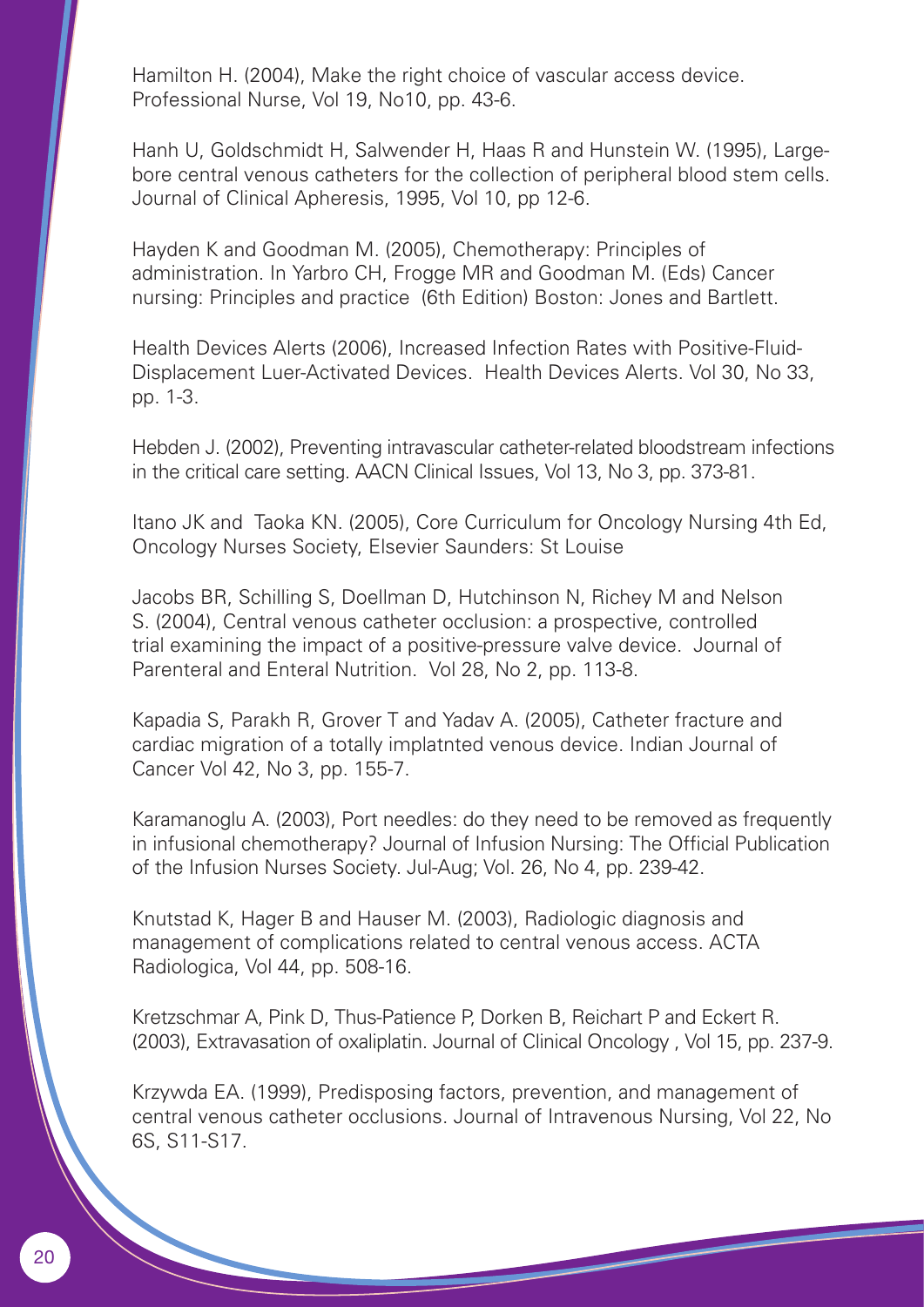Kuo YS, Schwartz B, Santiago J, Anderson PS, Fields AL and Goldberg GL. (2005), How often should a port-a-cath be flushed? Cancer Invest, Vol 23, No 7, pp. 582-5.

Kuter D. (2004), Thrombotic complications of central venous catheters in cancer patients. The Oncologist, Vol 9, pp. 207-16.

Lyon SM. (2005), Vascular access devices and the oncology patient, Cancer Forum 2005, Vol 29, No 3, pp. 140–4.

McCance KL and Huether SE. (2002), Pathophysiology The biological basis for disease in adults and children (4th edition). Mosby: St Louis.

McKnight S. (2004), Nurse's guide to understanding and treating thrombotic occlusions of central venous access devices. Medsurg Nursing, Vol 13, No 6, pp. 337-82.

Macklin D and Chernecky C. (2004), Real World Nursing Survival Guide: IV Therapy. Saunders: St Louis.

Macklin D, Chernecky C, Nugent K and Waller J. (2003), A collaborative approach to improving patient care associated with vascular access devices. Journal of Vascular Access Devices. Summer, pp. 8– 13.

Maki DG and Mermel LA. (1998), 'Infections due to infusion therapy'. In Bennett JV & Brachman PS (Eds).Hospital infections. 4th Edition. Philadelphia: Lippincott-Raven.

Maragakis L, Bradley K, Xiaoyan S, Beers C, Miller M, Cosgrove S and Perl T. (2006), Increased Catheter-Related Bloodstream Infection Rates After the Introduction of a New Mechanical Valve Intravenous Access Port. Infection Control and Hospital Epidemiology. Vol 27, No 1, pp. 67-70.

Masoorli, S. (1999). Air embolism. RN, Vol 62, No 11, pp. 32-35.

Mauro MA. (2003), Central venous catheters: materials designs and selection In Pieters PC, Tisnado J and Mauro MA. (Eds) Venous Catheters: A practical manual. New York: Thieme.

Mayo D. (2001), Catheter-related thrombosis. Journal of Intravenous Nursing, Vol 24, No 3S, S13-S22

McDiarmid S, Bredeson C and Huebsch L. (1999), Selection of appropriate venous access for the collection of peripheral blood progenitor cells by experienced apheresis nurses, Journal of Clinical Apheresis, Vol 14, pp. 51-6.

Mehall JR, Saltzman DA, Jackson RJ, and Smith SD. (2002), Fibrin sheath enhances central venous catheter infection. Critical Care Medicine, Vol 30, No 4, pp. 908-12.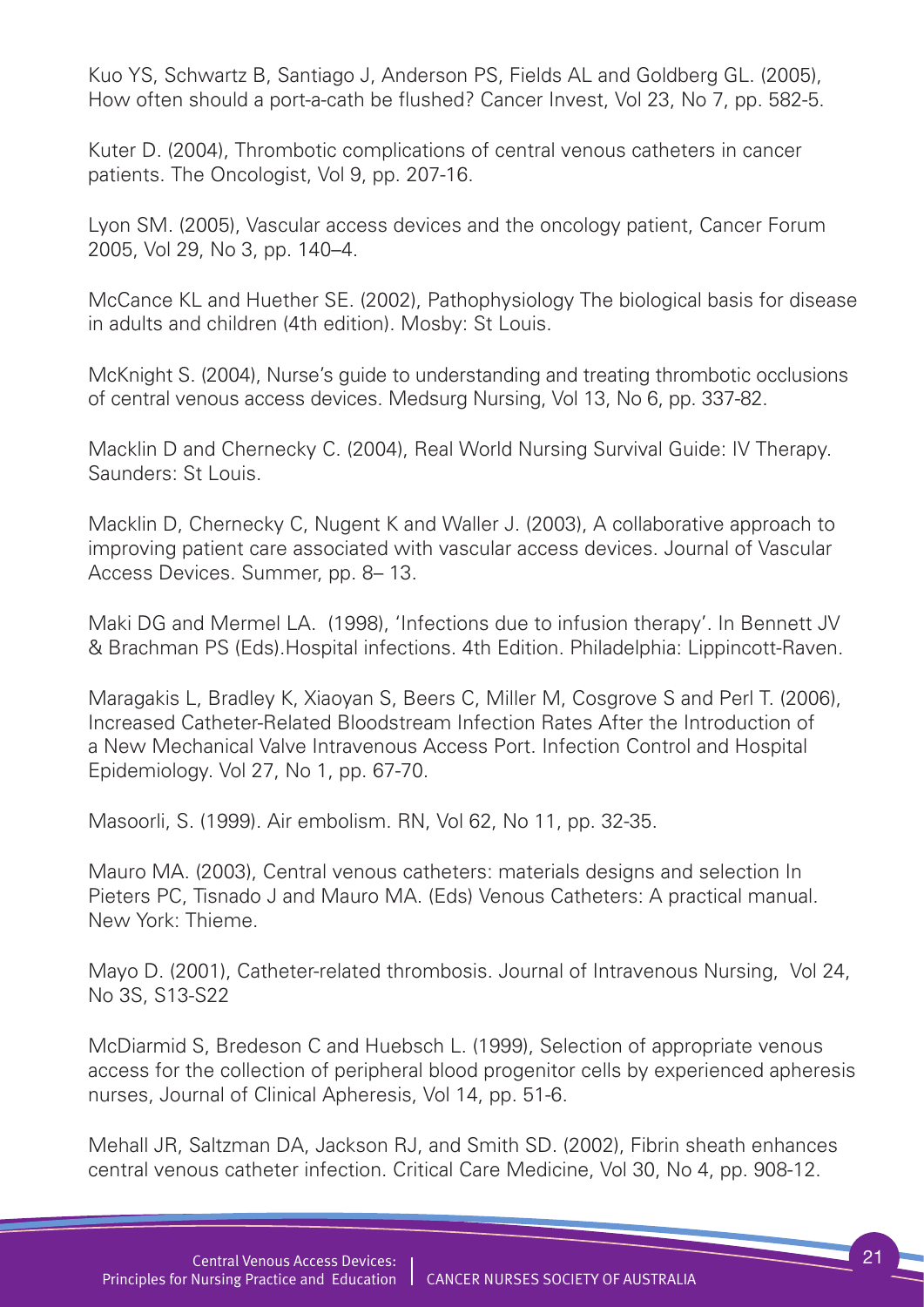Menyhay SZ and Maki DG. (2006), Disinfection of needleless catheter connectors and access ports with alcohol may not prevent microbial entry: the promise of a novel antiseptic barrier cap. Infection Control Hospital Epidemiology, Vol 27, No 1, pp. 23-7.

Mermel LA, Farr BM, Sherertz RJ, Raad II, O'Grady N, Harris JS and Craven DE. (2001), Guidelines for the management of intravascular catheter-related infections, Journal of Intravenous Nursing 2001; Vol 24, No 3, pp.180-205.

MHRA 2005 Medical Device Alert on all brands of needle free intravascular connectors, MDA/2005/030, issued 17 May 2005, London.

Mirza B, Vanek VW and Kupensky DT. (2004), Pinch off syndrome: Case report and collective review of the literature. The American Surgeon Vol 70, pp. 635-44.

National Association of Vascular Access Networks Position Statement, Journal of Vascular Access Devices 1998; Vol 3, pp 8-10.

National Institute for Clinical Excellence (NICE) (2003), Infection control: prevention of healthcare associated infection in primary and community care, Clinical Guidelines 2. Department of Health: London.

New South Wales Department of Health Guidelines, Policy Directive Non-Coring Needles - De-Accessing from Internal Catheter Ports (The) Doc No. PD2005\_088 accessed 16th May 2006: http://www.health.nsw.gov.au/ policies/PD/2005/PD2005\_088.html

O'Grady N, Alexander M, Dellinger EP, Gerberding JL, Heard SO, Maki DG, Masur H, McCormick RD, Mermel LA, Pearson ML, Raad II, Randolf A and Weinstein RA. (2002), Guidelines for the prevention of intravascular catheter-related infections. Centres for Disease Control and Prevention, Morbidity and Mortality Recommendations Report, 2002, August Vol 9, No 51, (RR – 10), pp. 1-29.

Odum L and Drenk NE. (2004), Blood sampling for biochemical analysis from central venous catheters: minimising the volume of discard blood. Clin Chem Lab Med. Feb, Vol 40, No 2, pp.152-5.

Owen HG and Brecher ME. (1997) Management of the Therapeutic Apheresis Patient (Chapter 13) In Mc Leod BC, Price TH and Drew MJ (Eds), Apheresis: Principles and Practice. Bethesda: AABB Press.

Passannante A and Macik BG. (1998), Case report: the heparin flush syndrome: a cause of iatrogenic haemorrhage. American Journal of Medical Science Vol 296. pp 71-3.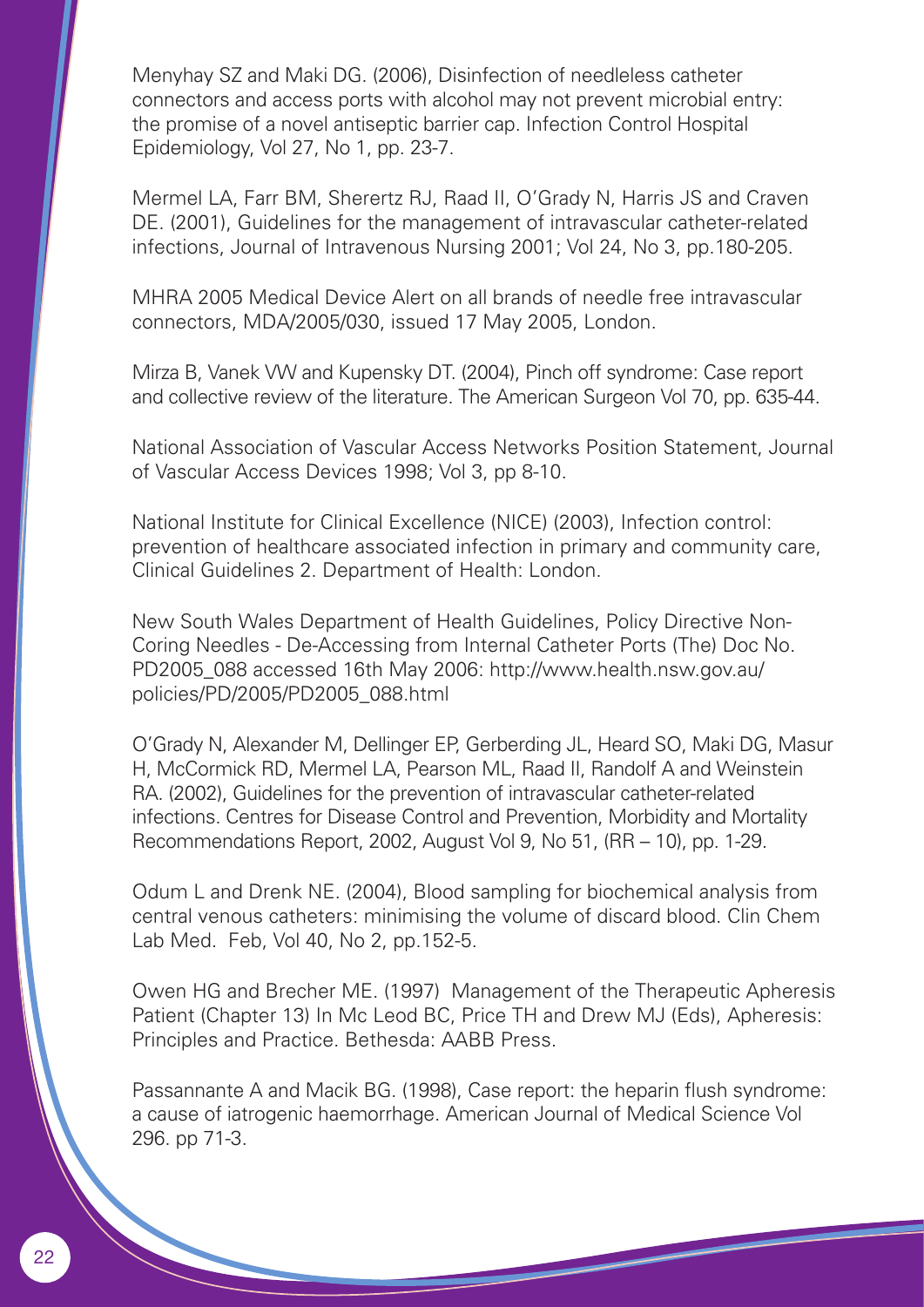Pellowe CM, Pratt RJ, Loveday HP, Harper P, Robinson N. and Jones SRLJ. (2004), The epic project. Updating the evidence-base for national evidence-based guidelines for preventing healthcare associated infections in NHS hospitals in England: a report with recommendations. British Journal of Infection Control. Vol 5, No 6, pp.10-6.

Penne K. (2002), Using evidence in central catheter care, Seminars in oncology nursing Vol 18, No1, pp. 66-70.

Perdue MB. (2001), Intravenous complications. In:Carlson K; Perdue MB and Hawkins J (Eds) Infusion therapy in clinical practice, 2nd edition, WB Saunders: Pennsylvania.

Perucca R. (2001), 'Obtaining vascular access'. In Infusion Therapy in Clinical Practice. 2nd ed. Pennsylvania: WB Saunders, Chapter 20, pp. 338–97.

Polovich M, White J and Kelleher L. (Eds) (2005), Chemotherapy and biotherapy guidelines and recommendations for practice (2nd Ed). Oncology Nursines Society: Pittsburgh.

Povoski SP. (2005), Long-term venous access, In PazdurR; Hoskins W; Coia L; Wagman L. Cancer Management: A multidisciplinary approach (9th edition). CMP Medica: New York.

Primhak RH, Gathercole N and Reiter H. (1998), Letters to the editor: Pressures used to flush central venous catheter. Archives of disease in childhood - Fetal Neonatal Edition. Vol 78, pp. 234.

Queensland Nursing Council. (2005), Scope of Practice Framework for Nurses and Midwives (pp 22). accessed online 22 March, 2007, http://www.qnc.qld.gov.au/ upload/pdfs/qnc\_policies/Scope\_of\_practice\_framework\_for\_nurses\_and\_midwives\_ 2005.pdf

Ralf E, Gebhard MD, Evan G, Pivalizza MD, Jeff L, Cerny MD, Vladimir Melnikov MD, Robert D and Warters MD. (2006), Accuracy of Certofix® Central Venous Catheter Placement Utilizing ECG-Guided Positioning with the Certodyn® Universal Adapter. ABSTRACT: American Society of Anesthesiologists. Annual Meeting Abstracts, 14- 18 October, accessed online 8 June, 2006: http://www.asaabstracts.com/strands/ asaabstracts/abstract.htm;jsessionid=B23D7A3BED97AF933C0284E472E6FDBE?year =2003&index=14&absnum=622

Ray CE. (1999), Infection control principles and practices in the care and management of central venous access devices. Journal of Intravenous nursing, Vol 22, No 65, S18 – S25.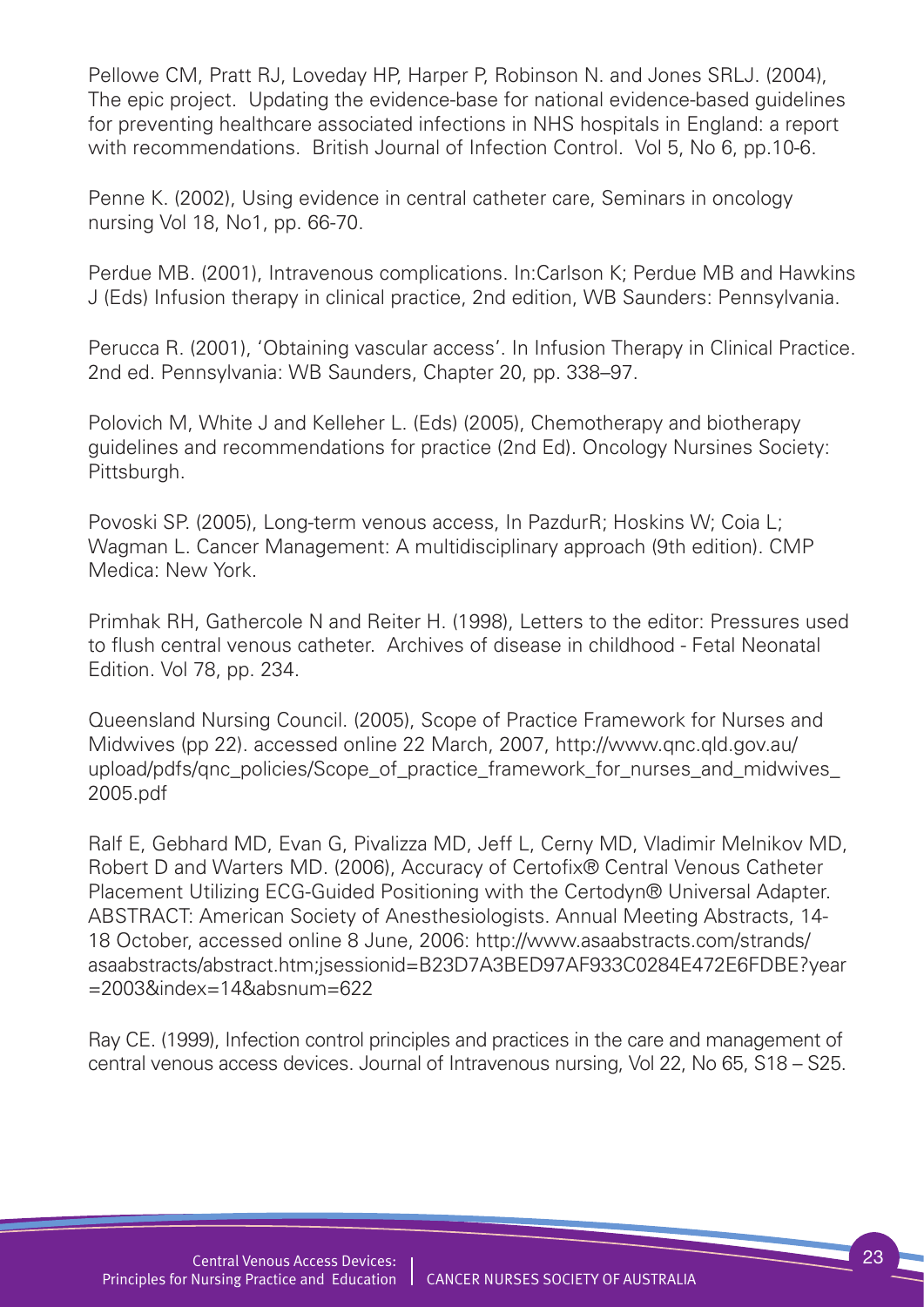Registered Nurses Association of Ontario, (RNAO). (2004), Assessment and device selection for vascular access. Toronto: Registered Nurses Association of Ontario

Registered Nurses' Association of Ontario, (RNAO). (2005), Care and Maintenance to Reduce Vascular Access Complications. Toronto, Canada Registered Nurses' Association of Ontario, Accessed March 06. Online: http://www.rnao.org/bestpractices/PDF/BPG\_Reduce\_Vascular\_Access Complications.pdf

Roberts B and Cheung D. (1998), Biopatch - a new concept in antimicrobial dressings for invasive devices. Australian Critical Care Vol 11, No 1, pp. 6-9.

Rosenthal K. (2004), Guarding against vascular site infection. OR Insider. Vol November 2004, pp. 4–9.

Rosenthal K. (2006), Navigating safely through a minefield of CVAD complications. IV essentials Vol 1, pp. 56-58.

Rowley SD, Hsu JW and Goldberg SL. (2005), Apheresis Technology (Chapter 146) In Hoffman: Haematology: Basic Principles and Practice, (4th Edition). http://home.mdconsult.com/das/book/body/446877238/1267/1336. html?printing=true

Royal College of Nursing Intravenous Therapy Forum. (2003), Standards for Infusion Therapy. Royal College of Nursing: London.

Rummel MA, Donnelly PJ and Fortenbaugh CC. (2001), Clinical Evaluation of a Positive Pressure Device to Prevent Central Venous Catheter Occlusion: Results of a Pilot Study. Journal of Clinical Oncology Nursing, Vol 5, No. 6, pp. 261-5.

Ryder MA. (1993), Peripherally inserted central venous catheters. Nursing Clinics of North America, Vol. 28, pp. 937-71.

Sahlsten MJM, Larsson IE, Plos KAE and Lindencrona CSC. (2005), Hindrance for patient participation in nursing care. Scandinavian Journal of Caring Sciences, 19, pp. 223 – 9.

Sauerland C, Engelking C, Wickham R & Corbi D. (2006), Vesicant extravasation part I: Mechanisms, pathogenesis and nursing care to reduce risk. Oncology Nursing Forum. Vol 33, No 6, pp. 1134-41.

Schuster M, Nave H, Piepenbrock S, Pabst R, and Panning B. (2000), The carina as a landmark in central venous catheter placement. British Journal of Anaesthesia, 2000, Vol 85, No 2, pp. 192-4.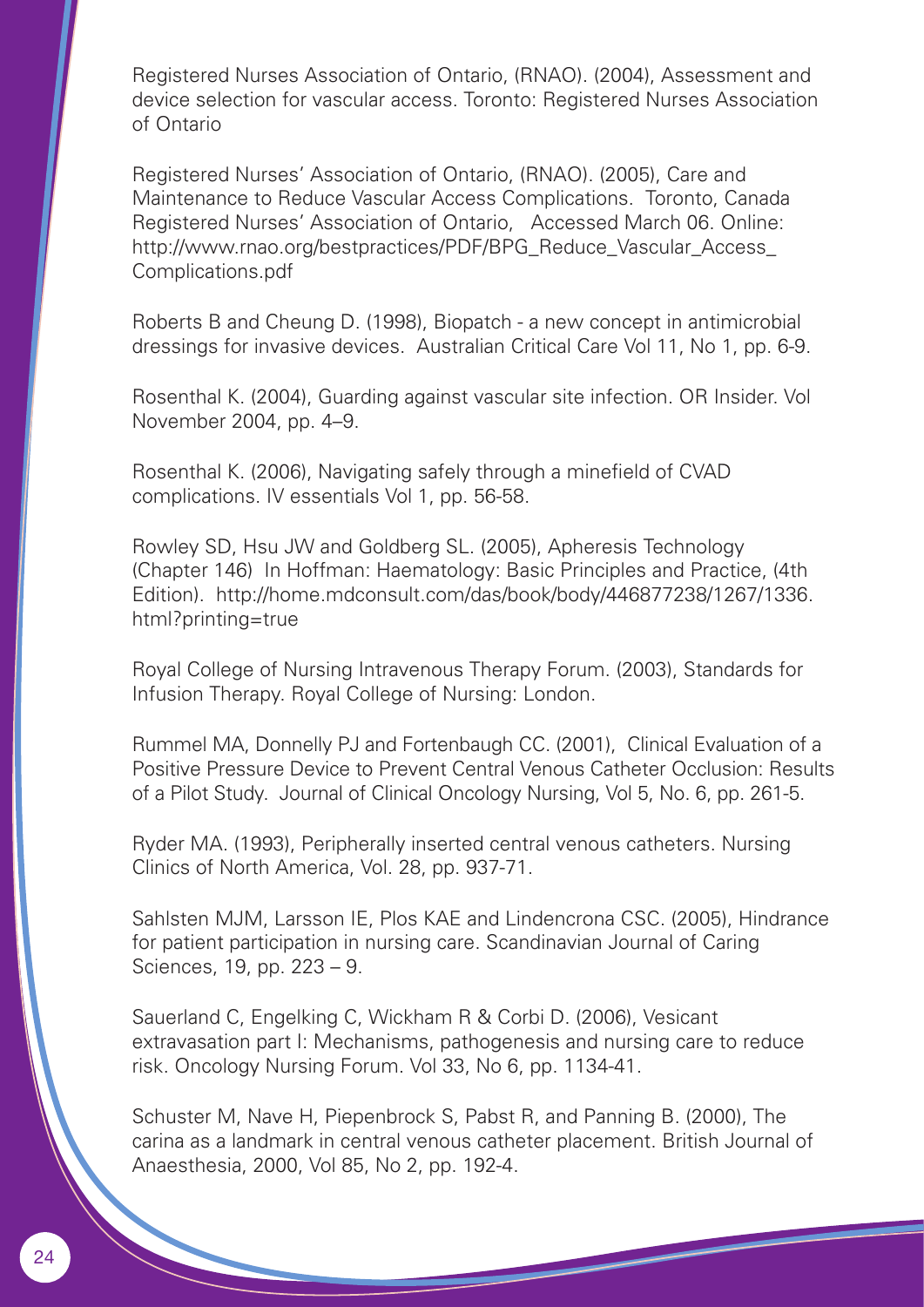Schulmeister L and Camp-Sorrell D. (2000), Chemotherapy extravasation from implanted ports. CINA Official journal of the Canadian Intravenous Nurses Association Vol 16, Sept, pp. 74-8, 80.

Seymour VM, Dhallu TS and Moss HA. (2000), A prospective clinical study to investigate to investigate the microbial contamination of a needleless connector. Journal of Hospital Infection 2000, Vol 45, pp. 165.

Sheilds LB, Hunsaker DM and Hunsaker JC. (2003), Iatrogenic catrheter-related cardiac tamponade: a case report. Journal of Forensic Sciences. Vol 48, No 2, pp. 414-8.

Schummer W, Schummer C, Schelenz C, Schmidt P, Frober R and Huttemann E. (2005), Modified ECG-guidance for optimal central venous catheter tip positioning. A transesophageal echocardiography controlled study. Anaesthesist. 2005 Oct; Vol 54, No 10, pp. 983-90.

Seymour V, Dhallu S, Moss H, Tebbs S and Elliot T. (2000), A prospective clinical study to investigate the microbial contamination of a needleless connector. Journal of Hospital Infection Vol 45, No 2, pp. 165-8.

Stegmayr B and Wikdahl AM. (2003), Access in Therapeutic Apheresis, Therapeutic Apheresis and Dialysis Vol 2, No 7, pp. 209 -14.

Steiger E. (2006), Dysfunction and thrombotic complications of vascular access devices. Journal of Parenteral and Enteral Nutrition. Vol 30, No 1, S70-S72.

Stephens LC, Haire WD, Kotulak GD, Schmit-Pokorny K and Kessinger A. (1995),Double lumen subclavian apheresis catheters for peripheral stem cell collection: high incidence of thrombotic occlusion. Journal of Clinical Apheresis 1995, Vol 10 pp. 52–7.

Tezak B. (2003),Leading Change: Validating central line practices with research. CINA: Official journal of the Canadian Intravenous Nurses Association, 2003; Vol 19, pp. 34-7.

Todd J. (1998),Peripherally inserted central catheters, Professional Nurse. 1998, Vol 13, No 5 pp. 297-302.

Tripepi-Bova KA, Woods KD and Loach MC. (1997), A comparison of transparent polyurethane and dry gauze dressings for peripheral IV catheter sites: rates of phlebitis, infiltration, and dislodgment by patients. American Journal of Critical Care. Vol 6, No 5, pp. 377-81.

Tropp J, Bagnall-Reeb H, Gorski L, Hadaway L, Hunter M, Roth D and Saxton J. (2006), Infusion Nursing Standards of Practice, in Journal of Infusion Nursing Vol 29, No 15.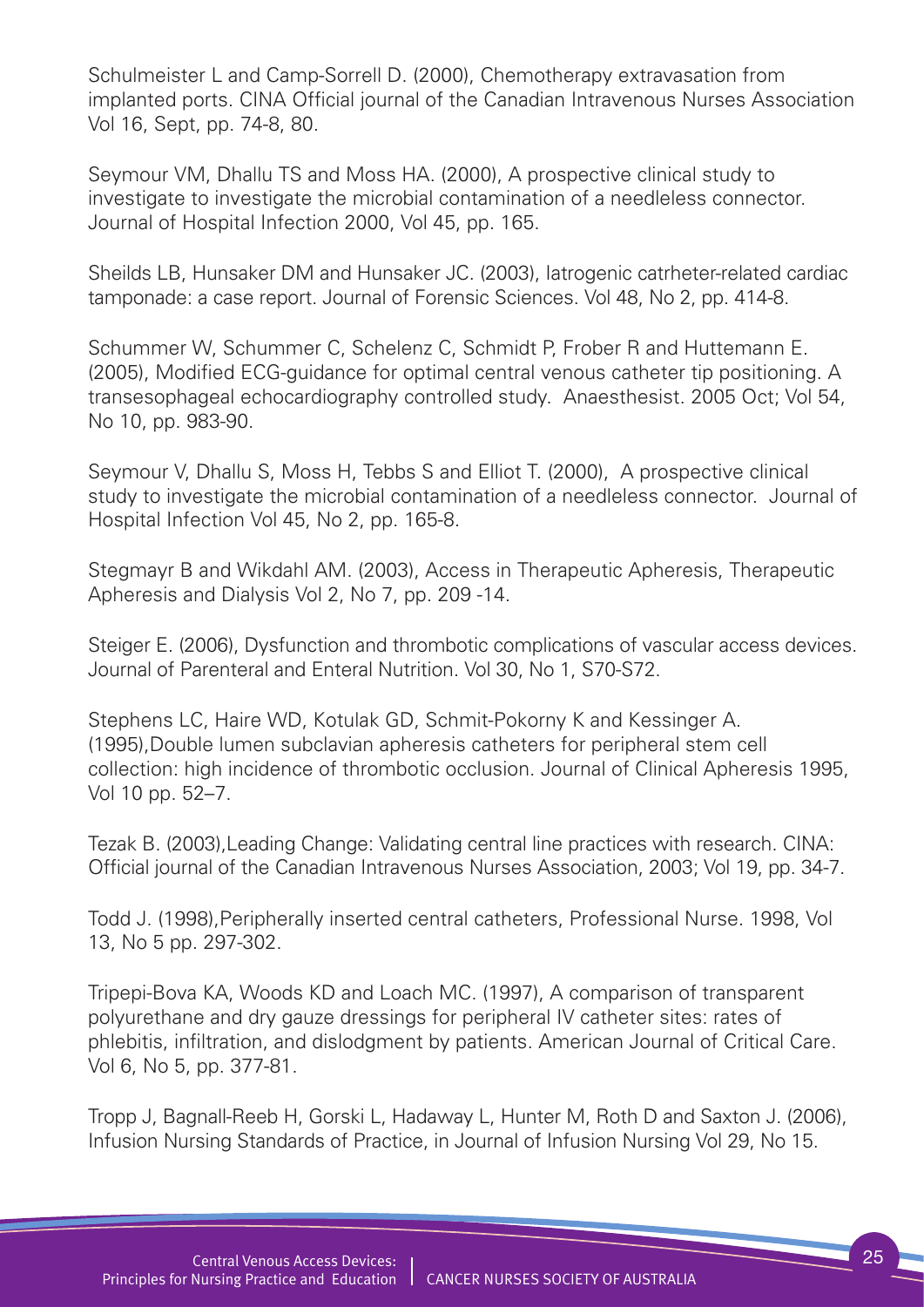Van de Wetering MD and van Woensel JBM. (2003), Prophylactic antibiotics for preventing early central venous catheter gram positive infections in oncology patients. The Cochrane Database of Systematic Reviews, 2003, Issue 1.

Vardy J, Engelhardt K, Cox K, Jacquet J, McDade A, Boyer M, Beale P, Stockler M, Loneragan R, Dennien B, Waugh R and Clarke SJ. (1997), Longterm outcome of radiological-guided insertion of implanted central venous access port devices (CVAPD) for the delivery of chemotherapy in cancer patients: institutional experience and review of the literature. British Journal Of Cancer Sep 13; Vol 91, No 6, pp.1045-9.

Webster J and Osborne S. (2005), Preoperative bathing or showering with skin antiseptic to reduce surgical site infection Cochrane database of systematic reviews: John Wiley and Sons: http://eprints.qut.edu.au/ archive/00003803/01/3803.pdf accessed 11 February 2007).

Weinstein SM. (2001), Principles and Practice of Intravenous Therapy. (7th Edition) Philadelphia: Lippincott.

Wickham R, Engelking C, Sauerland C and Corbi D. (2006), Vesicant extravasation part II: Evidence-based management and controversies, Oncology Nursing Forum. Vol 33, No 6, pp. 1143-50.